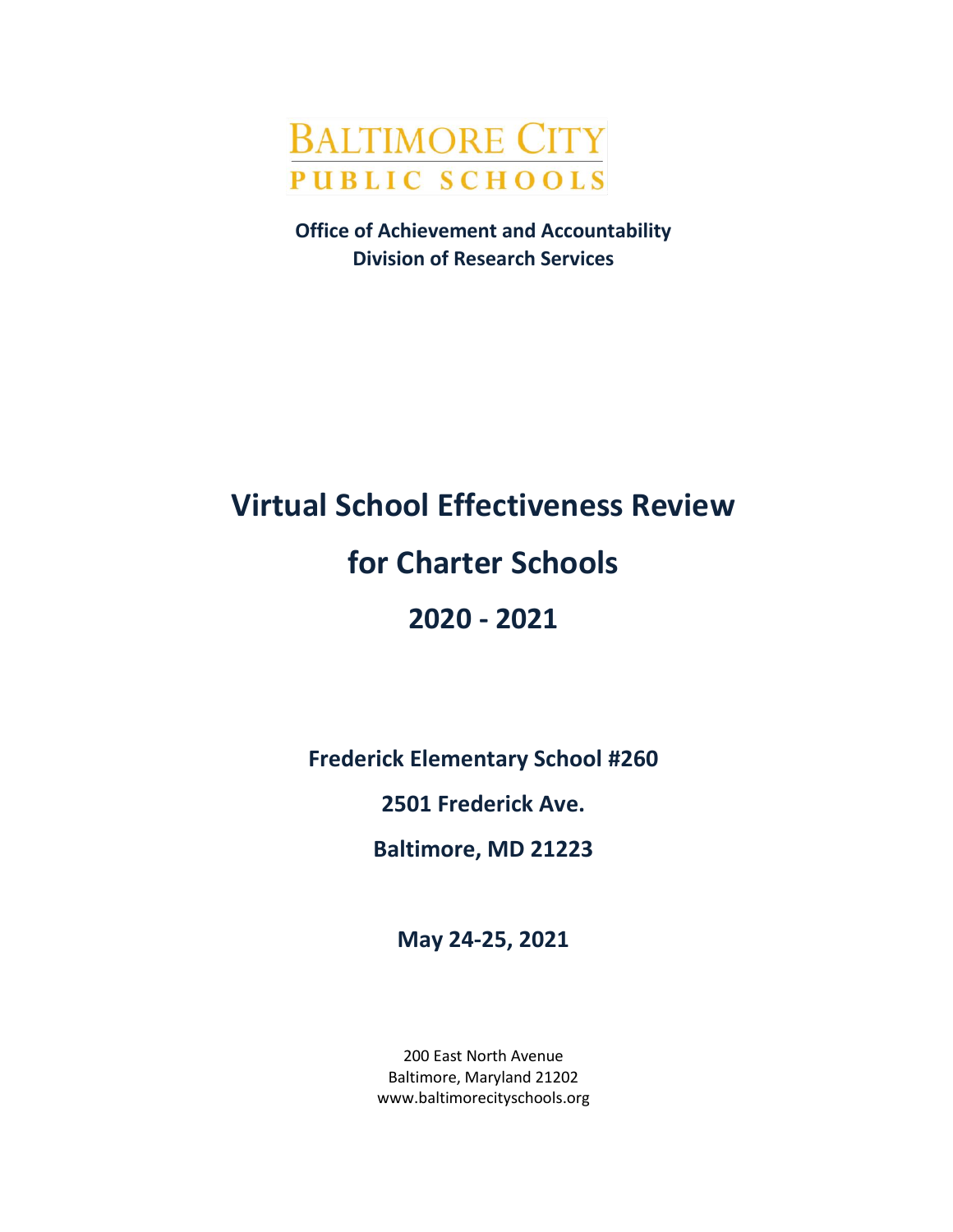# TABLE OF CONTENTS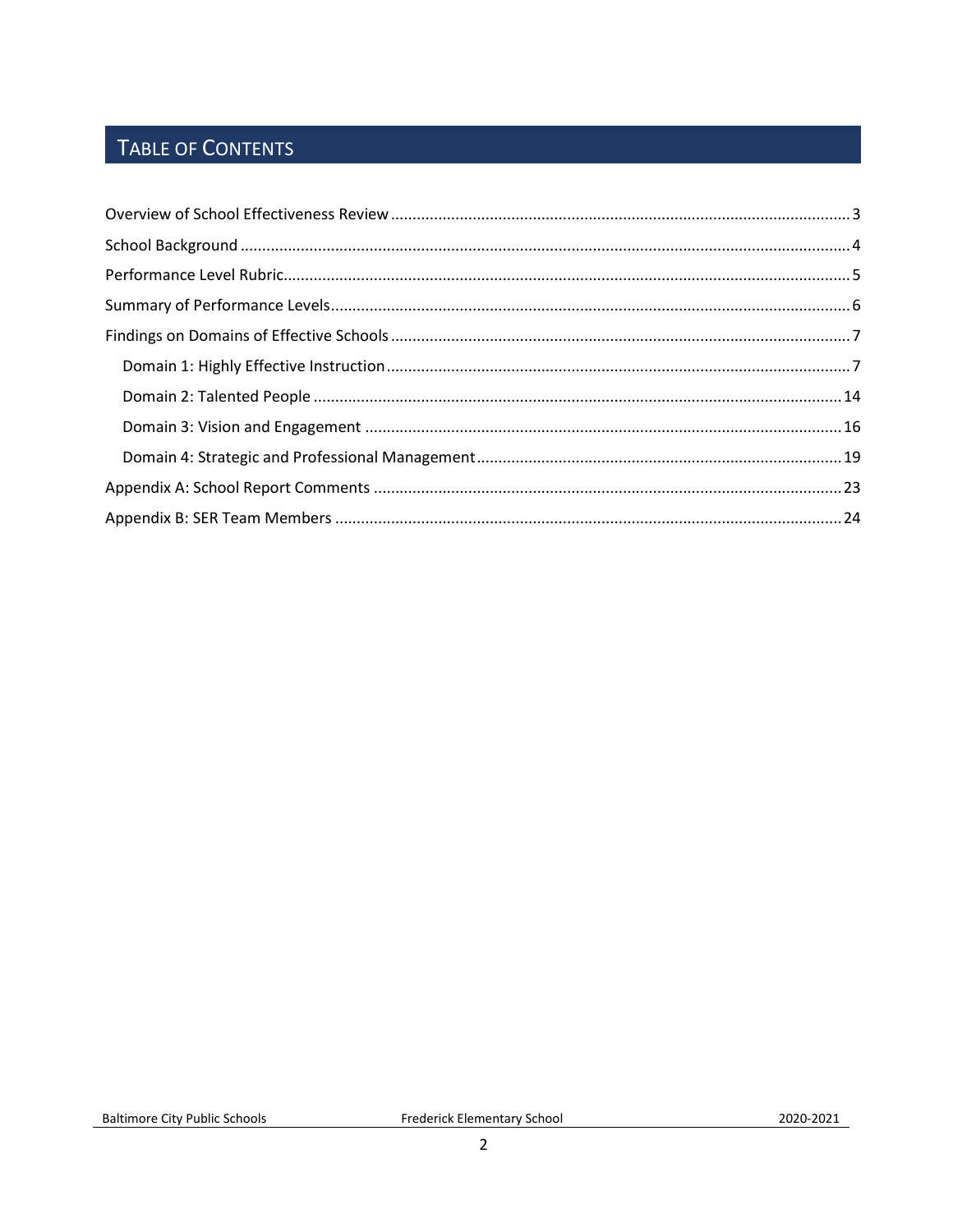# <span id="page-2-0"></span>OVERVIEW OF SCHOOL EFFECTIVENESS REVIEW

Baltimore City Public Schools (City Schools) developed the School Effectiveness Framework and the School Effectiveness Review process in 2009. The School Effectiveness Review (SER) uses trained school reviewers to measure a school's effectiveness against City Schools' School Effectiveness Standards. The School Effectiveness Standards are aligned with City Schools' effectiveness frameworks for teachers and school leaders.

The SER provides an objective and evidence-based analysis of how well a school is working to educate its students. It generates a rich layer of qualitative data that may not be revealed when evaluating a school solely on student performance outcomes. It also provides district and school-level staff with objective and useful information when making strategic decisions that impact student achievement.

**For the 2020-2021 school year SER visits were conducted virtually, due to the COVID-19 pandemic, using a modified and abbreviated version of the SER protocol.** The SER team comprised of representatives from City Schools and consultants from Schoolworks, (an education consulting group) who have extensive knowledge about schools and instruction, gathered information from teachers, students, parents, and leadership during a two-day site visit. During the visit, the SER team observed classrooms, reviewed submitted electronic school documents and conducted virtual focus groups via Microsoft Teams or Zoom platforms, with school leadership, teachers, students, and parents. For classroom observations schools submitted one recorded synchronous lesson from each of the school's academic content teachers. The Team Lead then randomly selects 60% of lessons submitted to observe. Lessons were observed during the beginning, middle, and end of the recording.

The SER team analyzed evidence collected over the course of the visit to determine the extent to which key actions have been adopted and implemented at the school. This report summarizes the ratings in the four domains and related key actions, provides evidence to support the ratings, and – based on a rubric – allocates a performance level for each key action. Those key actions that were not rated for the virtual SER have been grayed out in the report. More information about the SER process is detailed in the School Effectiveness Review protocol, located on the City Schools website and available upon request from the Office of Achievement and Accountability in City Schools.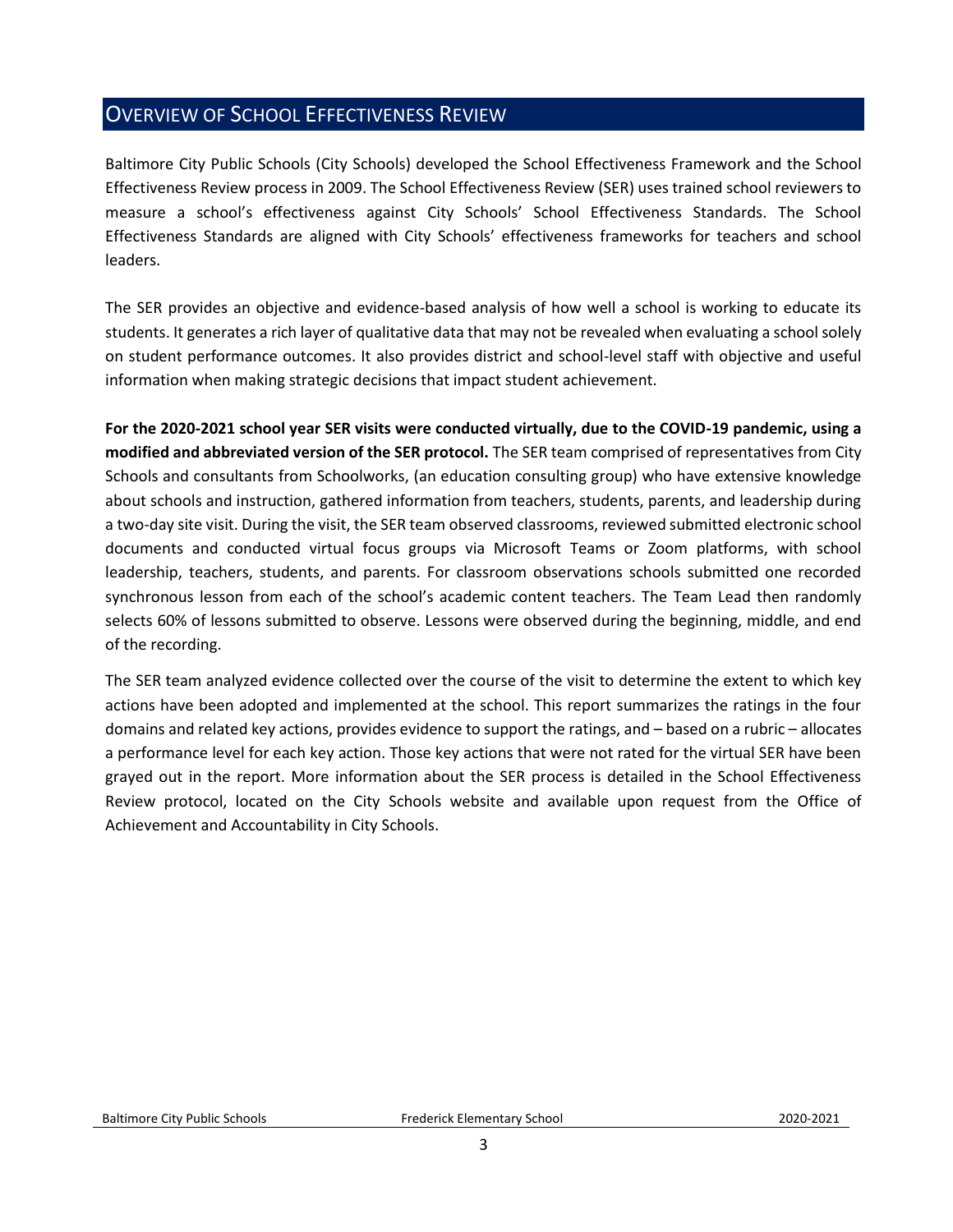# <span id="page-3-0"></span>SCHOOL BACKGROUND

Frederick Elementary School serves approximately 384 students in Pre -Kindergarten through fifth grades. The school is in the southwest quadrant Baltimore.

#### **Virtual SER Context**

Frederick Elementary School has been virtual since the beginning of the year. At the time of the site visit (May 24-25, 2021) some students had returned to in-person learning. All classroom observations conducted for the purpose of this report were recorded prior to the visit.

#### **School Leadership and Staffing:**

The principal, Mr. Harold Henry has been at the school for 4 years and with the district for 19 years in various roles. For the purpose of this SER site visit, staff designated as school leadership are listed below.

<span id="page-3-1"></span>

| <b>School Leadership Focus Group Members</b> |                                           |  |
|----------------------------------------------|-------------------------------------------|--|
| Name                                         | Role                                      |  |
| Harold Henry                                 | Principal                                 |  |
| Tetra Jackson                                | <b>Assistant Principal</b>                |  |
| Kendra Banks                                 | <b>Director of Restorative Practices</b>  |  |
| Shannon Call                                 | <b>Individual Education Program Chair</b> |  |
| Marvelyn Johnson                             | Academic Coach-Literacy                   |  |
| Jodi Jones                                   | Academic Coach-Literacy                   |  |
| <b>Charmaine Turner</b>                      | Academic Coach-Math                       |  |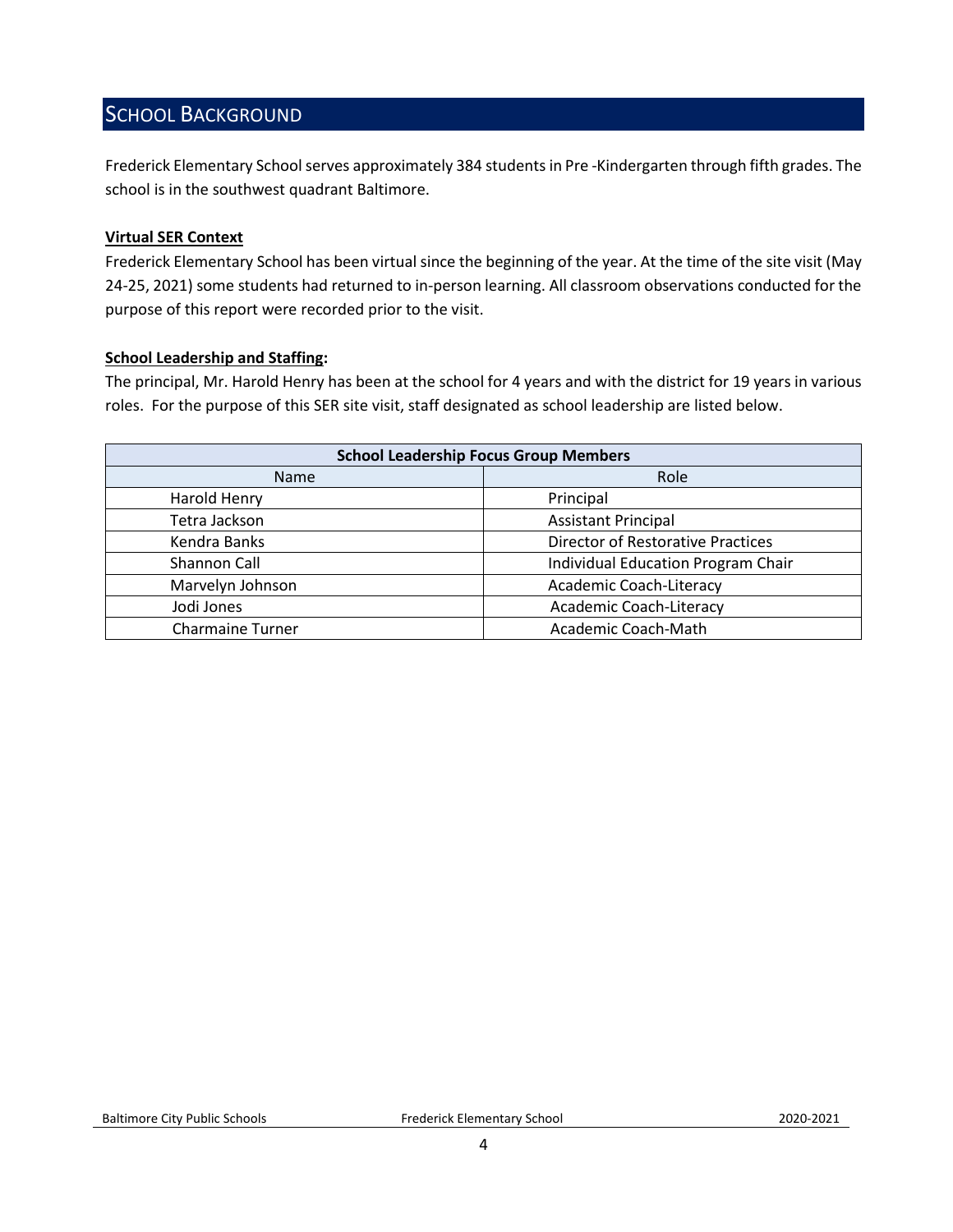# PERFORMANCE LEVEL RUBRIC

The SER team will use the following guidance to select a performance level for each key action. Note that the quality standard for each performance level is based upon: the extent to which the SER team finds multiple types<sup>1</sup> and multiple sources<sup>2</sup> of evidence AND the extent to which the SER team finds evidence of high levels of adoption and/or implementation of a practice or system. The SER team will also reflect on the Instructional Framework and School Leadership Framework in their analysis prior to assigning a rating for each key action.



Levels of Adoption and/or Implementation

|                | Extent to which SER Team Finds Multiple<br>Types and Multiple Sources of Evidence | Extent to which SER Team Finds Evidence of High<br>Levels of Adoption and/or Implementation                                                                                                                                                                                                                                                                                                                                                    | Key:<br>Not Effective:<br>Developing:<br>Effective:<br><b>Highly Effective:</b> |  |
|----------------|-----------------------------------------------------------------------------------|------------------------------------------------------------------------------------------------------------------------------------------------------------------------------------------------------------------------------------------------------------------------------------------------------------------------------------------------------------------------------------------------------------------------------------------------|---------------------------------------------------------------------------------|--|
| <b>Rating</b>  | Performance<br><b>Level</b>                                                       | <b>Quality Standard</b>                                                                                                                                                                                                                                                                                                                                                                                                                        |                                                                                 |  |
| 1              | <b>Not Effective</b>                                                              | Evidence indicates that the key action is not a practice or system that has been<br>adopted and/or implemented at the school, or the level of<br>adoption/implementation does not improve the school's effectiveness.                                                                                                                                                                                                                          |                                                                                 |  |
| $\overline{2}$ | <b>Developing</b>                                                                 | Evidence indicates that the key action (including some indicators) is a practice or<br>system that is emerging at the school, but that it has not yet been implemented at<br>a level that has begun to improve the school's effectiveness, OR that the impact of<br>the key action on the effectiveness of the school cannot yet be fully determined.                                                                                          |                                                                                 |  |
| 3              | <b>Effective</b>                                                                  | Evidence indicates that the key action (including most indicators) is a practice or<br>system that has been adopted at the school, and is implemented at a level that is<br>improving the school's effectiveness.                                                                                                                                                                                                                              |                                                                                 |  |
| 4              | <b>Highly Effective</b>                                                           | Evidence indicates that the key action (including all indicators) is a practice or<br>system that has been fully adopted at the school, and is implemented at a level<br>that has had a strong, significant or sustainable impact on the school's<br>effectiveness.                                                                                                                                                                            |                                                                                 |  |
| of the visit.  |                                                                                   | <sup>1</sup> "Multiple types of evidence" is defined as evidence collected from two or more of the following: document review,<br>stakeholder focus groups; and classroom observations.<br><sup>2</sup> "Multiple sources of evidence" is defined as evidence collected from three or more stakeholder focus groups; two or<br>more documents; and/or evidence that a descriptor was documented in 75% or more of lessons observed at the time |                                                                                 |  |

 $\overline{a}$  $1$  "Multiple types of evidence" is defined as evidence collected from two or more of the following: document review, stakeholder focus groups; and classroom observations.

<sup>&</sup>lt;sup>2</sup> "Multiple sources of evidence" is defined as evidence collected from three or more stakeholder focus groups; two or more documents; and/or evidence that a descriptor was documented in 75% or more of lessons observed at the time of the visit.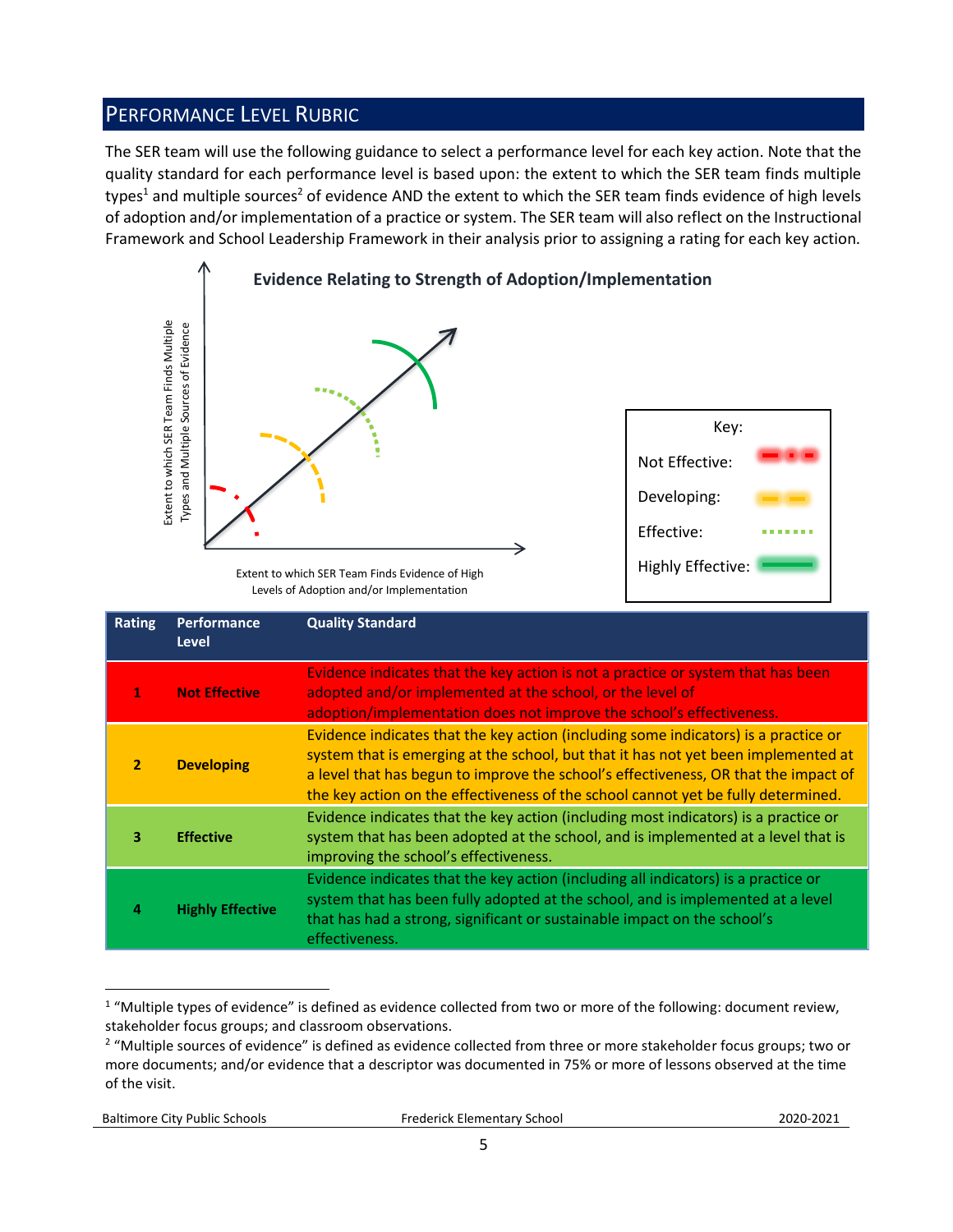# <span id="page-5-0"></span>SUMMARY OF PERFORMANCE LEVELS

Based on trends found in the collected evidence, the SER team assigns a performance level to each key action.

**Please note: due to the COVID-19 pandemic and the shift to virtual learning, the School Effectiveness Standards have been reduced for this academic year. Key actions and indicators highlighted in grey are not under review during the 2020-2021 SER review cycle**.

|                 | <b>Performance Levels</b> |                  |                   |                      |
|-----------------|---------------------------|------------------|-------------------|----------------------|
| <b>Domains</b>  | Level 4:                  | Level 3:         | Level 2:          | Level 1:             |
| and Key Actions | <b>Highly Effective</b>   | <b>Effective</b> | <b>Developing</b> | <b>Not Effective</b> |

| Domain 1: Highly Effective Instruction                                                                                                                      |                         |  |
|-------------------------------------------------------------------------------------------------------------------------------------------------------------|-------------------------|--|
| 1.1 School leadership supports highly effective instruction.                                                                                                | <b>Highly Effective</b> |  |
| 1.2 Teachers use multiple data sources to adjust practice.                                                                                                  | <b>Not Rated</b>        |  |
| 1.3 Teachers deliver highly effective instruction.                                                                                                          | <b>Highly Effective</b> |  |
| 1.4 Teachers establish a classroom environment in which teaching and learning can occur.                                                                    | <b>Not Rated</b>        |  |
| <b>Domain 2: Talented People</b>                                                                                                                            |                         |  |
| 2.1 The school implements systems to select effective teachers and staff whose skills and<br>beliefs meet the needs of the school.                          | <b>Not Rated</b>        |  |
| 2.2 The school develops teacher and staff capacity through individualized support and<br>professional development.                                          | <b>Highly Effective</b> |  |
| <b>Domain 3: Vision and Engagement</b>                                                                                                                      |                         |  |
| 3.1 The school has a clear vision and mission that promotes a student-centered, culturally<br>relevant learning that prepares students for future success.  | <b>Highly Effective</b> |  |
| 3.2 The school cultivates and sustains open communication and decision-making<br>opportunities with families and the community.                             | <b>Effective</b>        |  |
| 3.3 The climate and culture of the school creates a welcoming learning environment that<br>meets the academic, social, and emotional needs of each student. | <b>Not Rated</b>        |  |
| <b>Domain 4: Strategic and Professional Management</b>                                                                                                      |                         |  |
| 4.1 The school establishes clear goals for student achievement and tracks progress towards<br>goals.                                                        | <b>Developing</b>       |  |
| 4.2 The school allocates and deploys the resources of human capital and funding to address<br>the priority growth goals for student achievement.            | <b>Highly Effective</b> |  |
| 4.3 School's board of trustees (or operator) provides competent stewardship and oversight<br>of the school.                                                 | <b>Highly Effective</b> |  |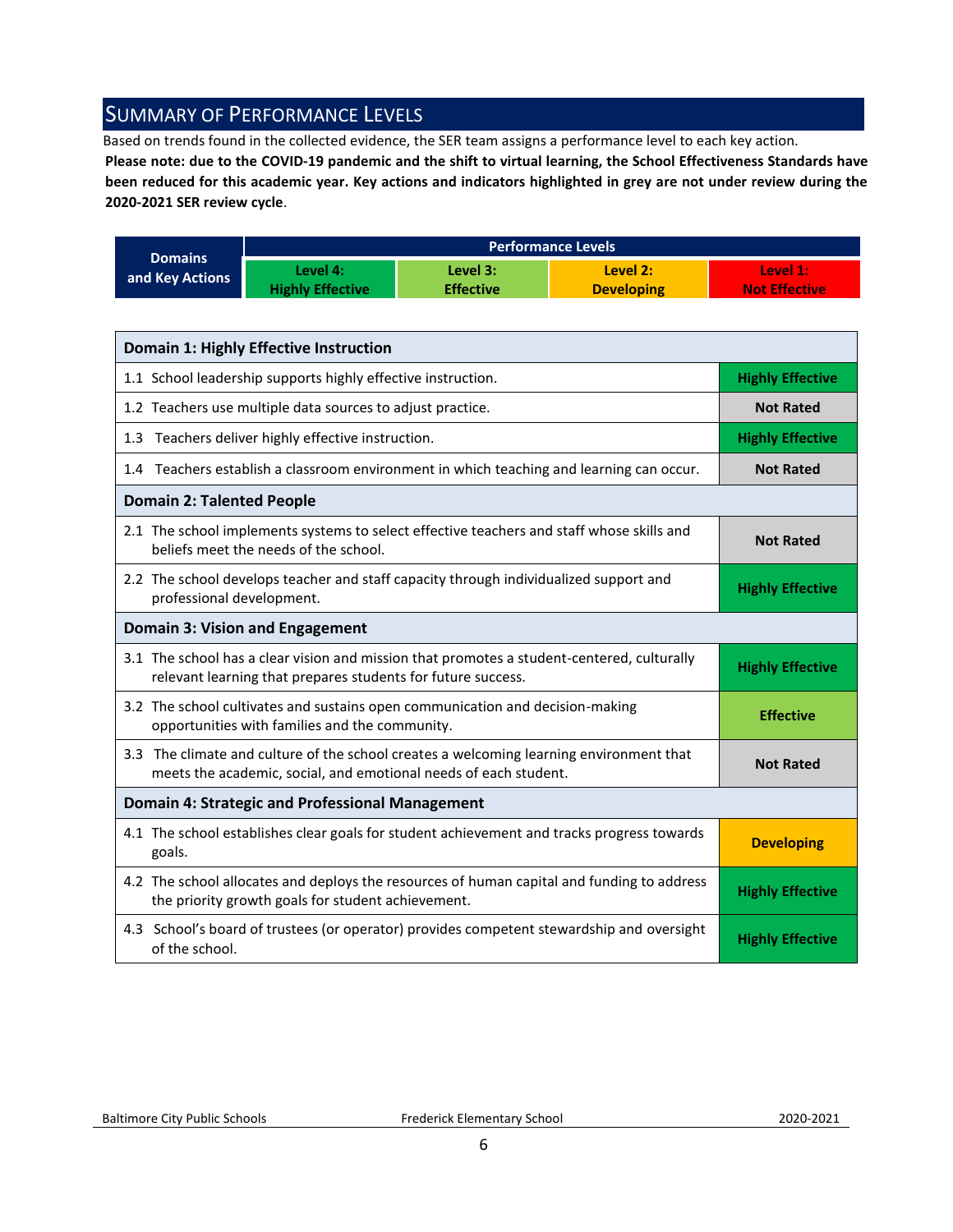<span id="page-6-0"></span>

| <b>FINDINGS ON DOMAINS OF EFFECTIVE SCHOOLS</b> |                                     |                              |                               |                                  |  |
|-------------------------------------------------|-------------------------------------|------------------------------|-------------------------------|----------------------------------|--|
| <b>Performance Levels</b>                       |                                     |                              |                               |                                  |  |
| <b>Domains</b><br>and Key Actions               | Level 4:<br><b>Highly Effective</b> | Level 3:<br><b>Effective</b> | Level 2:<br><b>Developing</b> | Level 1:<br><b>Not Effective</b> |  |
|                                                 |                                     |                              |                               |                                  |  |

# <span id="page-6-1"></span>**Domain 1: Highly Effective Instruction**

| Key action<br>1.1 | School leadership supports highly effective instruction. | <b>Highly Effective</b> |
|-------------------|----------------------------------------------------------|-------------------------|
|-------------------|----------------------------------------------------------|-------------------------|

- School leadership ensures that teachers engage in the planning of the curricula through oversight of standards-based units, lessons and pacing. School leadership and teachers reported that beginning of the year professional development was provided for teachers on lesson planning and curriculum programs (Direct Instruction, Eureka, Core Knowledge, Second Step). To that end, school leadership and teachers reported that teachers submit daily lesson plans using Common Curriculum (a lesson planning platform) or Google Drive and complete daily Lesson Progress Charts, which are reviewed by school leadership and discussed in collaborative planning meetings. A review of a staff bulletin confirmed the above-mentioned expectation. Additionally, review of collaborative planning agendas confirmed oversight of lesson planning and discussion of Lesson Progress Charts. Moreover, a review of feedback noted the following next steps regarding planning: "Pre-plan scaffolded questions for procedural skills practice…Preplanning questions and using them consistently is a scaffolding technique that provides a framework for students to learn math through procedural skills or fluency…" In terms of equity, diversity, and inclusion in planning, school leadership and teachers reported that teachers implement the Grace Abounding Curriculum (a collection of African American literature, art, and music) as well as teacher-created black history and women's history lessons, which a review of these units and lessons confirmed. Regarding pacing, school leadership and teachers reported that pacing is also monitored through Lesson Progress Charts and informal conversations. A review of Lesson Progress Charts and feedback as well as quarterly analysis documents confirmed the oversight of pacing for literacy and math. These documents indicated discussions pertaining to the completion of lessons and modules.
- School leadership consistently provides actionable feedback and guidance to teachers, aligned with the Instructional Framework. Regarding informal observations, school leadership and teachers reported that teachers are observed frequently and provided feedback in terms of strengths, areas of growth, next steps, and a targeted question. Continuing, school leadership and teachers reported that implementation of next steps is monitored by the academic coaches during the next informal observation. A review of informal observations confirmed this process. Specifically, an informal observation form included the following feedback alongside embedded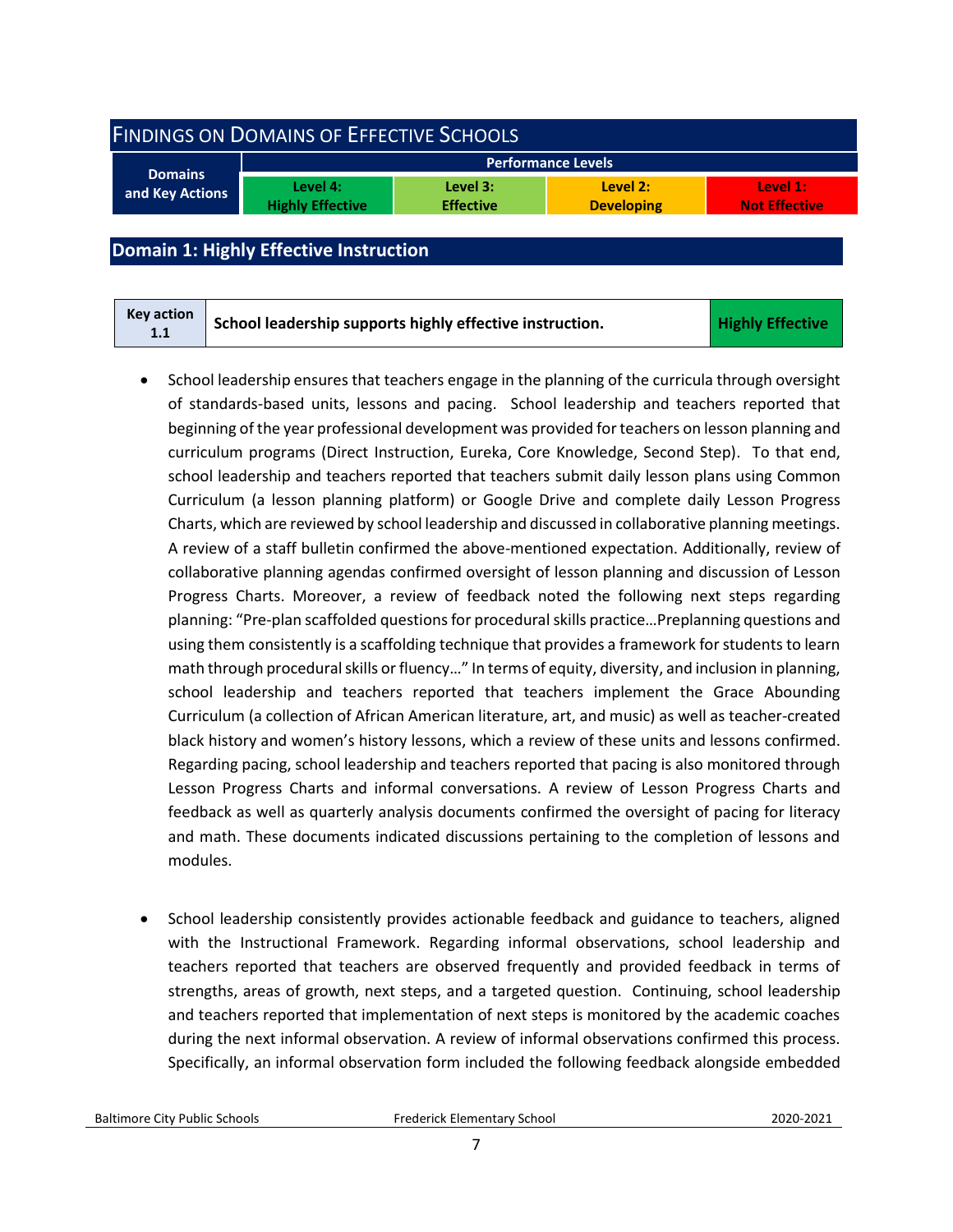indicators from the Instructional Framework. "Thank you for inviting me to co-teach with you. It is a pleasure seeing you teach, and your students learn. We will continue to practice sounding out strategies and the individual sounds. DI is very precise, and it takes a while to become adept. Daily practice is a key component to your success in teaching the program. Thus, practicing your script out loud, with a partner, and with your coach will help. I am happy to support you as you gain experience." School leadership and teachers reported that they are formally observed twice per year by the principal and assistant principal, which review of the formal observation schedule confirmed. Formal observation feedback tools noted feedback provided in terms of targeted questions, strengths, areas for improvement and next steps. Specifically, one form noted the following feedback provided to a teacher pertaining to citing evidence when answering a question (Instructional Framework 3.0 Teach 3) "there were some responses that, while they may have been correct, did not demonstrate application of the objective skill of citing evidence; the feedback was not given to ensure that students could support their answers; some students did it, but many did not and there was no redirection to make sure they did."

• School leadership ensures the use of a complete student learning data-cycle. As previously mentioned by school leadership and teachers, teacher complete daily Lesson Progress Charts which document mastery of standards. School leadership, teachers, and the operator reported that the Lesson Progress Charts inform upcoming lessons. For example, the results of Lesson Progress Charts determine next steps in terms of reteaching, acceleration, remediation, and small group configurations, which families confirmed. In addition, school leadership and teachers reported, and review of numerous data presentations confirmed that teachers create quarterly data presentations using the ORID protocol (Observation, Reflection, Interpretation, and Decision). School leadership and teachers reported that teachers received professional development on the data protocol at the beginning of the year and additional development after the first round of presentations based on need. A review of a presentations confirmed the initial and follow-up trainings. Regarding oversight of the process, school leadership participates in the presentations and gives individual feedback to teachers per a rubric, which review of the rubric confirmed. Specifically, review of the rubric noted that teachers receive feedback on indicators related to each aspect of the ORID protocol.

|     | Key action $\vert$ Teachers use multiple data sources to adjust practice to meet | <b>Not Rated</b> |
|-----|----------------------------------------------------------------------------------|------------------|
| 1.2 | learners' unique needs.                                                          |                  |

- Teachers plan instruction in response to data
- Teachers appropriately recommend students for structured, school-wide interventions.

Baltimore City Public Schools Frederick Elementary School2020-2021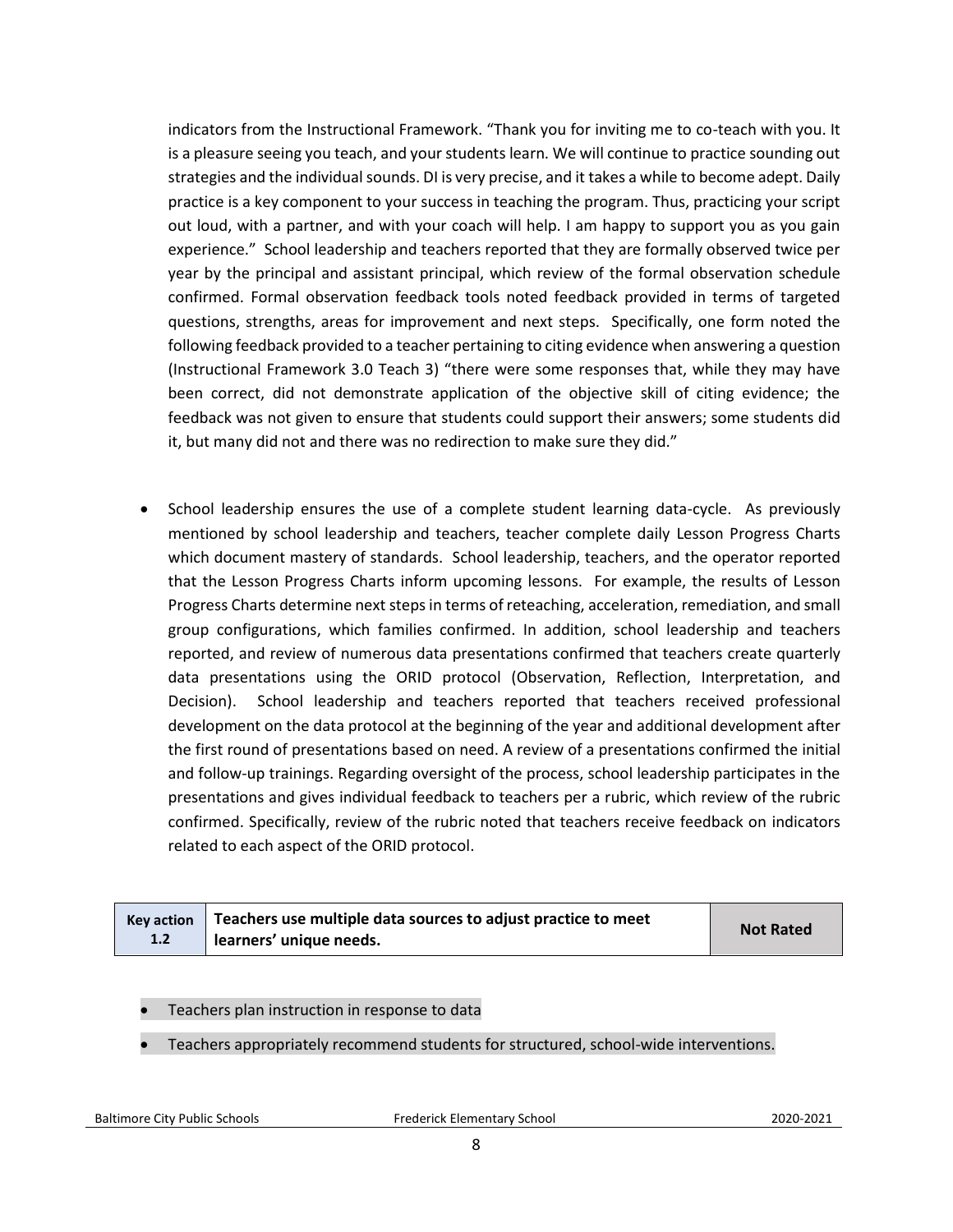• Teachers appropriately recommend students for structured, school-wide opportunities for acceleration.

| <b>Key action</b><br>1.3 | Teachers deliver highly effective instruction. | <b>Highly Effective</b> |
|--------------------------|------------------------------------------------|-------------------------|
|--------------------------|------------------------------------------------|-------------------------|

*Data for Key Action 1.3 was collected from classroom observations in order to provide trends in instruction across the school, as it relates to Teach Action 1-6 of the Instructional Framework. During each classroom visit, the observer collects evidence based on his/her observations and then determines whether the indicator was "evident", "partially evident" or "not evident" for each of the 14 indicators. Below is the summary of the 13 classroom observations that were conducted.* 

• Teachers use and communicate standards-based lesson objectives and align learning activities to the stated lesson objectives.

| <b>Communication of objective</b>                                                                                                                                                                                                                                                                                                                                                                                                                                   | Evident | <b>Partially</b><br>Evident | <b>Not</b><br>Evident        |
|---------------------------------------------------------------------------------------------------------------------------------------------------------------------------------------------------------------------------------------------------------------------------------------------------------------------------------------------------------------------------------------------------------------------------------------------------------------------|---------|-----------------------------|------------------------------|
| <b>Evident:</b> Teachers communicate lesson objectives to students by explaining<br>and/or referencing it during lessons.<br>Partially Evident: Teachers communicate lesson objectives by posting it.<br>Not Evident: Teachers do not communicate lesson objectives to students.                                                                                                                                                                                    | 100%    | 0%                          | 0%                           |
| Learning activities and resources align with lesson objective                                                                                                                                                                                                                                                                                                                                                                                                       | Evident | <b>Partially</b><br>Evident | <b>Not</b><br><b>Evident</b> |
| <b>Evident:</b> Lesson activities and resources have a clear and intentional purpose<br>and are aligned with lesson objectives.<br>Partially Evident: Lesson activities and resources are generally aligned with<br>lesson objectives and/or some tasks have a clear, intentional purpose.<br>Not Evident: Lesson activities and resources are not aligned with lesson<br>objectives OR Lesson activities and resources do not have a clear intentional<br>purpose. | 100%    | 0%                          | 0%                           |

#### • Teachers present content in various ways and emphasize key points to make content clear.

| Accurate, grade-level content                                                                                                                                                                                                                                                                                                                                                                        | Evident | Partially<br>Evident               | <b>Not</b><br>Evident |
|------------------------------------------------------------------------------------------------------------------------------------------------------------------------------------------------------------------------------------------------------------------------------------------------------------------------------------------------------------------------------------------------------|---------|------------------------------------|-----------------------|
| Evident: Teachers present students with accurate grade level content aligned<br>to appropriate content standards.<br><b>Partially Evident:</b> Teachers present students with mostly accurate grade level<br>content aligned to appropriate content standards.<br>Not Evident: Teachers present students with inaccurate grade level content<br>and/or not aligned to appropriate content standards. | 100%    | 0%                                 | 0%                    |
| Alternate presentation of content                                                                                                                                                                                                                                                                                                                                                                    | Evident | <b>Partially</b><br><b>Evident</b> | <b>Not</b><br>Evident |
| <b>Evident:</b> Teachers present content in various ways (two or more) to make<br>content clear.<br><b>Partially Evident:</b> Teachers attempt to present content in various ways (two or<br>more), but attempts do not make content clear.<br><b>Not Evident:</b> Teachers do not present content in various ways.                                                                                  | 100%    | 0%                                 | 0%                    |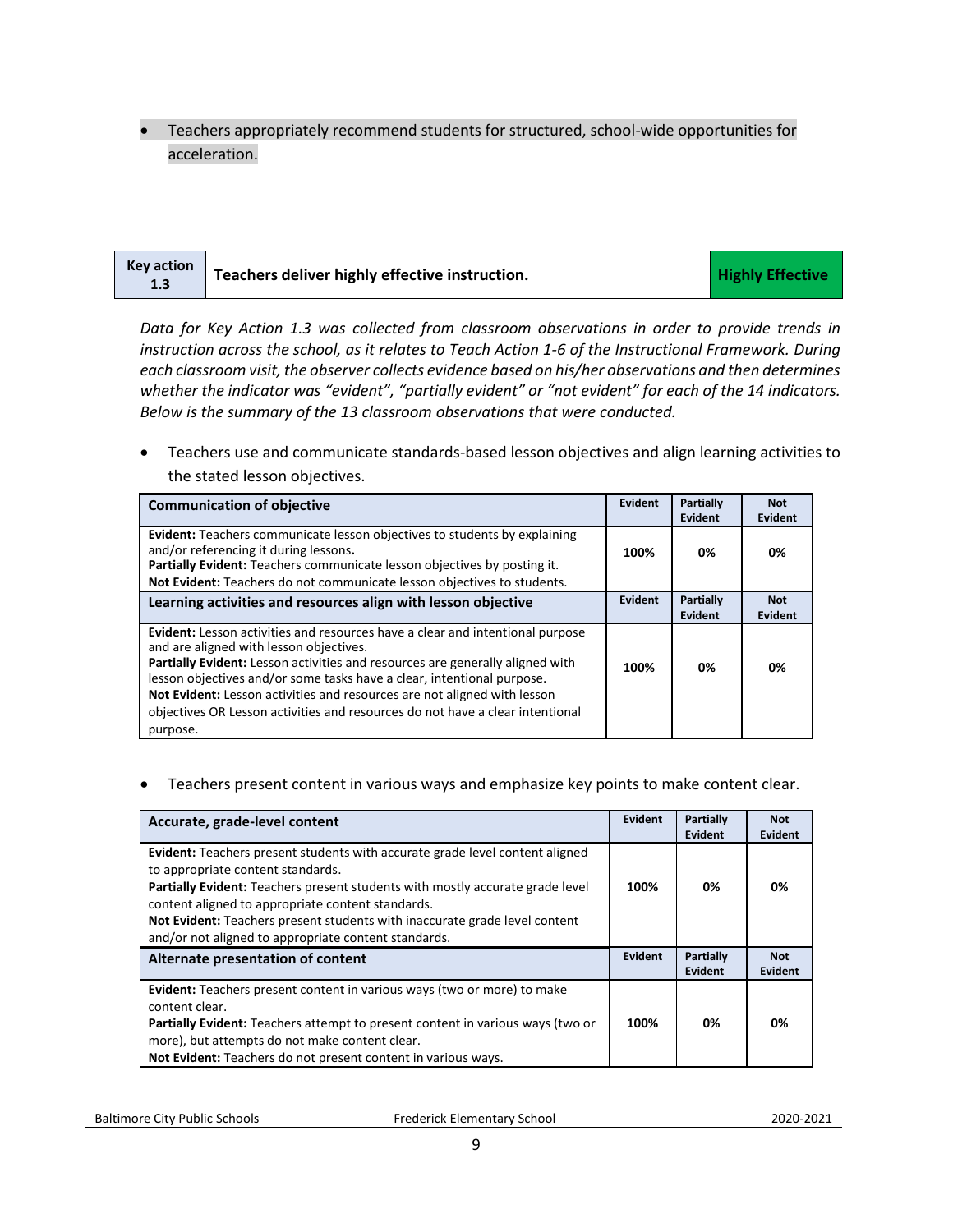| <b>Emphasis of key points</b>                                                                                                                                                                                                                                                                                        | Evident | <b>Partially</b><br>Evident | <b>Not</b><br>Evident |
|----------------------------------------------------------------------------------------------------------------------------------------------------------------------------------------------------------------------------------------------------------------------------------------------------------------------|---------|-----------------------------|-----------------------|
| Evident: Teachers emphasize important points to focus learning of content.<br>Partially Evident: Teachers attempt to emphasize important points to focus<br>learning of content, but attempts do not make content clear.<br>Not Evident: Teachers do not emphasize important points to focus learning of<br>content. | 100%    | 0%                          | 0%                    |

• Teachers use multiple strategies and tasks to engage all students in rigorous work.

| Scaffolded and/or differentiated tasks                                                                                                                                                                                                                                                                                                                                           | <b>Evident</b> | Partially<br>Evident        | <b>Not</b><br>Evident        |
|----------------------------------------------------------------------------------------------------------------------------------------------------------------------------------------------------------------------------------------------------------------------------------------------------------------------------------------------------------------------------------|----------------|-----------------------------|------------------------------|
| <b>Evident:</b> Teachers scaffold and/or differentiate tasks by providing access to<br>rigorous grade-level instruction for all students.<br>Partially Evident: Teachers attempt to scaffold and/or differentiated tasks, but<br>not all students are supported in accessing rigorous grade-level instruction.<br>Not Evident: Teachers do not scaffold or differentiated tasks. | 100%           | 0%                          | 0%                           |
| Opportunities to engage with complex texts and tasks                                                                                                                                                                                                                                                                                                                             | <b>Evident</b> | Partially<br><b>Evident</b> | <b>Not</b><br><b>Evident</b> |
| Evident: Students have opportunities and time to grapple with complex texts<br>and/or rigorous tasks.<br>Partially Evident: Students have opportunities to engage with complex texts<br>and rigorous tasks superficially.<br><b>Not Evident:</b> Students have rare or no opportunities to engage with complex<br>texts and rigorous tasks.                                      | 100%           | 0%                          | 0%                           |

• Some teachers use evidence-dependent questioning.

| <b>Questions requiring justification</b>                                                                                                                                                                                                                                                                                                                                                            | Evident | <b>Partially</b><br>Evident | <b>Not</b><br>Evident        |
|-----------------------------------------------------------------------------------------------------------------------------------------------------------------------------------------------------------------------------------------------------------------------------------------------------------------------------------------------------------------------------------------------------|---------|-----------------------------|------------------------------|
| <b>Evident:</b> Teachers asks questions that require students to cite evidence and<br>clearly explain their thought processes.<br>Partially Evident: Teachers ask questions that require students to explain<br>their thought processes or cite evidence but not both.<br>Not Evident: Teachers does not ask questions that require students to cite<br>evidence or explain their though processes. | 15%     | 85%                         | 0%                           |
| Clear and/or scaffolded questions                                                                                                                                                                                                                                                                                                                                                                   | Evident | Partially<br>Evident        | <b>Not</b><br><b>Evident</b> |
| <b>Evident:</b> Teachers asks questions that are clear and scaffolded.<br>Partially Evident: Teachers asks questions that are somewhat unclear to<br>students or lack scaffolding.<br>Not Evident: Teachers do not ask scaffolded questions.                                                                                                                                                        | 85%     | 15%                         | 0%                           |

• Most teachers check for student understanding and provide specific academic feedback.

| Informative checks for understanding                                                                                                                                                                                                                                                                                                                                                                                                | Evident | <b>Partially</b><br>Evident | <b>Not</b><br>Evident |
|-------------------------------------------------------------------------------------------------------------------------------------------------------------------------------------------------------------------------------------------------------------------------------------------------------------------------------------------------------------------------------------------------------------------------------------|---------|-----------------------------|-----------------------|
| <b>Evident:</b> Teachers conduct one or more checks for understanding that yield<br>useful information at key points throughout the lesson.<br>Partially Evident: Teachers attempt to conduct checks for understanding, but<br>checks may only yield some useful information.<br>Not Evident: Teachers do not check for understanding during the lesson. OR<br>Teachers' checks for understanding are inappropriate or ineffective. | 85%     | 15%                         | 0%                    |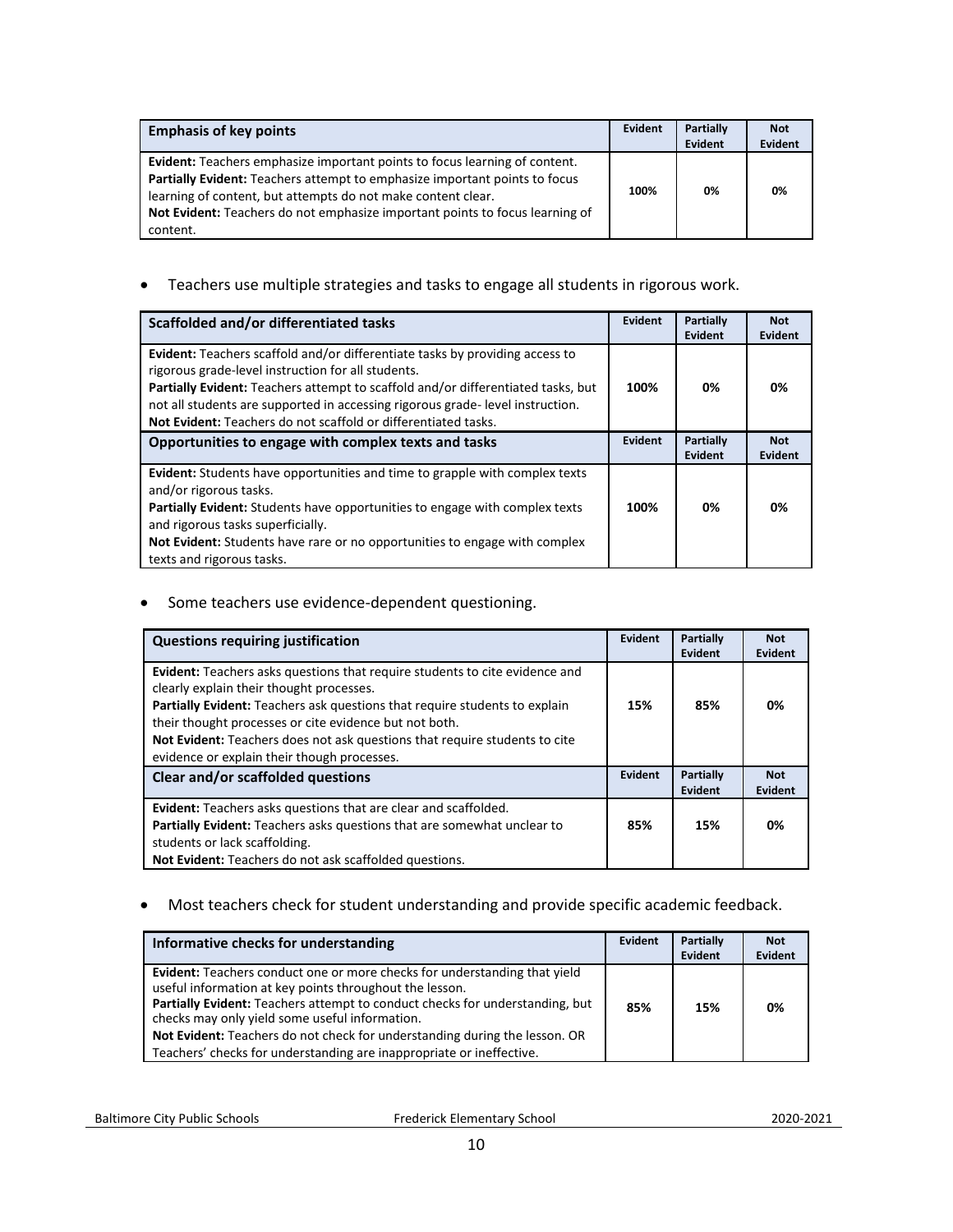| Specific, academic feedback                                                                                                                                                                                                                                                                                                                                                      | Evident | <b>Partially</b><br>Evident | <b>Not</b><br>Evident |
|----------------------------------------------------------------------------------------------------------------------------------------------------------------------------------------------------------------------------------------------------------------------------------------------------------------------------------------------------------------------------------|---------|-----------------------------|-----------------------|
| Evident - Teachers give specific academic feedback to communicate current<br>progress and next steps to move forward.<br>Partially Evident - Teachers give general academic feedback, but feedback<br>may not clarify next steps to move forward.<br>Not Evident - Teachers do not give academic feedback. OR When needed,<br>teachers do not address student misunderstandings. | 69%     | 31%                         | 0%                    |

#### • Teachers facilitate academic talk.

| Opportunities for student-to-student interaction*                                                                                                                                                                                                                                                                                                                                                                                                                                          | Evident | Partially<br>Evident        | <b>Not</b><br><b>Evident</b> |
|--------------------------------------------------------------------------------------------------------------------------------------------------------------------------------------------------------------------------------------------------------------------------------------------------------------------------------------------------------------------------------------------------------------------------------------------------------------------------------------------|---------|-----------------------------|------------------------------|
| <b>Evident:</b> Teachers provide multiple or extended opportunities for student-to-<br>student interactions.<br><b>Partially Evident:</b> Teachers provide one opportunity for student-to-student<br>interactions.<br><b>Not Evident:</b> Teachers provide no opportunity for student-to-student<br>interactions.                                                                                                                                                                          | 8%      | 15%                         | 77%                          |
| Evidence-based discussions*                                                                                                                                                                                                                                                                                                                                                                                                                                                                | Evident | Partially<br>Evident        | <b>Not</b><br><b>Evident</b> |
| Evident: In most student-to-student interactions, students engage in<br>discussions with their peers to make meaning of content or deepen their<br>understanding.<br><b>Partially Evident:</b> In few student-to-student interactions, students engage in<br>discussions with their peers to make meaning of content or deepen their<br>understanding.<br>Not Evident: Students do not engage in discussions with their peers to make<br>meaning of content or deepen their understanding. | 0%      | 0%                          | 100%                         |
| Student academic talk                                                                                                                                                                                                                                                                                                                                                                                                                                                                      | Evident | Partially<br><b>Evident</b> | <b>Not</b><br><b>Evident</b> |
| Evident: Students use academic talk and, when necessary, teachers<br>consistently and appropriately support students in speaking academically.<br>Partially Evident: Students sometimes use academic talk, and teachers<br>inconsistently or inappropriately supports students in speaking academically.<br>Not Evident: Students do not use academic talk, and teachers does not<br>support students in speaking academically.                                                            | 100%    | 0%                          | 0%                           |

\*Due to the COVID 19 pandemic, the shift to virtual learning, and the limitation of the recorded synchronous recorded lessons, two of the three indicators above (opportunities for student-tostudent interaction and evidence-based discussions) were not included in the calculation to determine the overall rating for this Key Action. The percentages for these indicators are provided for informational purposes only. The percentage for student academic talk was still included in the overall rating.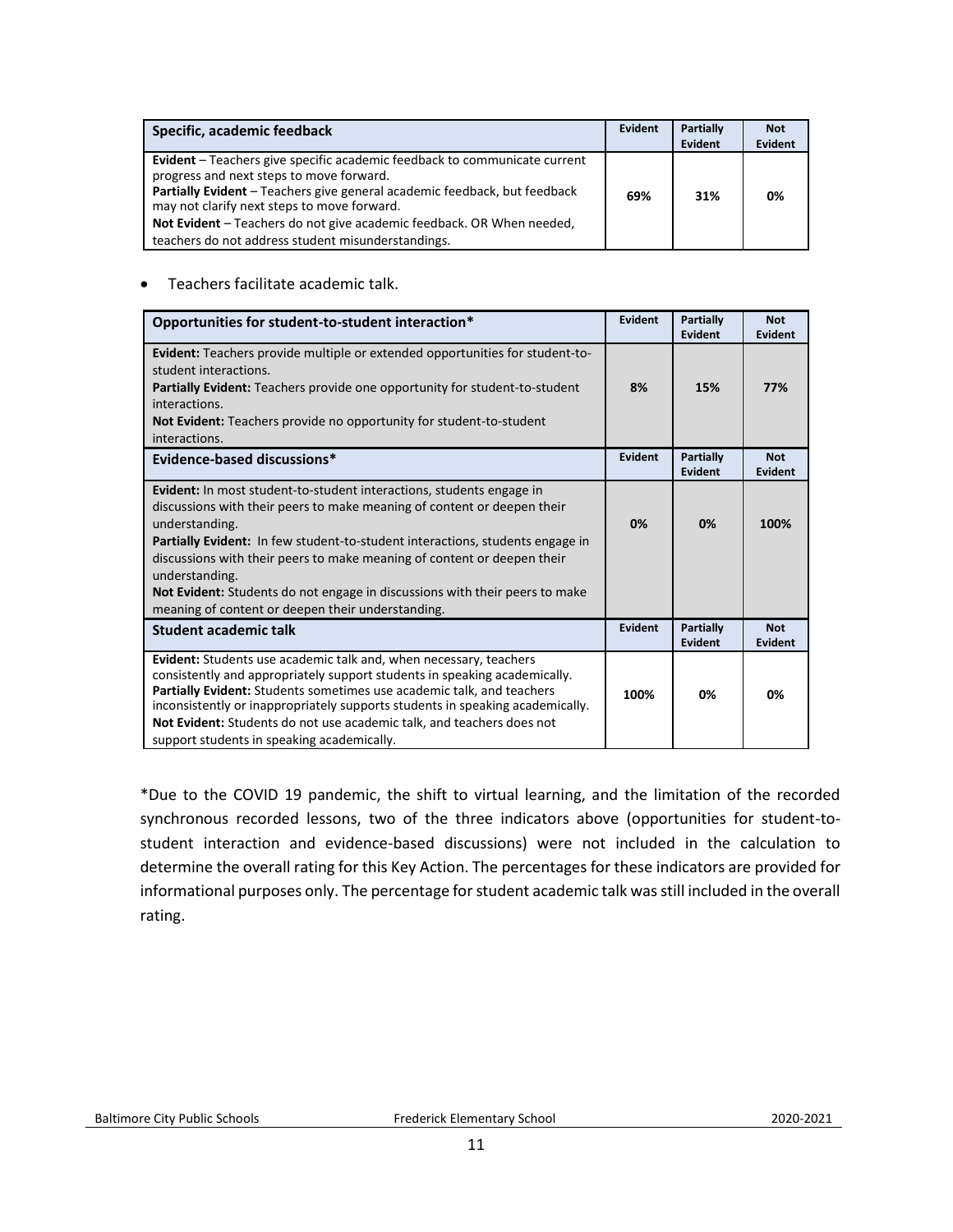|     | Key action   Teachers establish a classroom environment in which teaching and |                  |
|-----|-------------------------------------------------------------------------------|------------------|
| 1.4 | l learning can occur.                                                         | <b>Not Rated</b> |

#### • Teachers implement routines to maximize instructional time.

| <b>Maximized instructional time</b>                                                                                                                                                                                                                                                                                                                                                                                          | Evident        | Partially<br><b>Evident</b> | <b>Not</b><br><b>Evident</b> |
|------------------------------------------------------------------------------------------------------------------------------------------------------------------------------------------------------------------------------------------------------------------------------------------------------------------------------------------------------------------------------------------------------------------------------|----------------|-----------------------------|------------------------------|
| <b>Evident:</b> Students re only idle for very brief (less than 2 minutes) periods of<br>time while waiting for teachers.<br><b>Partially Evident:</b> Students may be idle for short periods of time (2-4)<br>minutes) while waiting for teachers.<br>Not Evident: Students may be idle for significant periods of time (4 minutes)<br>or more) while waiting for teachers.                                                 | ℅              | %                           | %                            |
| Smooth routines and procedures                                                                                                                                                                                                                                                                                                                                                                                               | <b>Evident</b> | Partially<br><b>Evident</b> | <b>Not</b><br>Evident        |
| Evident: Routines and procedures run smoothly with minimal or no<br>prompting from the teachers.<br><b>Partially Evident:</b> Routines and procedures run smoothly with some<br>prompting from the teachers.<br><b>Not Evident:</b> Routines and procedures are in place but require significant<br>teachers prompting and direction. OR There are no evident routines or<br>procedures, so the teachers direct all of them. | %              | %                           | %                            |

# • Teachers build a positive, learning-focused classroom culture.

| <b>Teacher-to-student interactions</b>                                                                                                                                                                                                                                                                                                                                                           | Evident        | Partially<br>Evident        | <b>Not</b><br><b>Evident</b> |
|--------------------------------------------------------------------------------------------------------------------------------------------------------------------------------------------------------------------------------------------------------------------------------------------------------------------------------------------------------------------------------------------------|----------------|-----------------------------|------------------------------|
| <b>Evident:</b> Teacher interactions with students are positive and respectful.<br>Partially Evident: Some interactions among teachers and students<br>demonstrate a positive rapport and respect while other interactions<br>demonstrate a lack of rapport/respect.<br>Not Evident: Little to no interactions among teachers with students<br>demonstrate a positive rapport/mutual respect.    | %              | ℅                           | %                            |
| <b>Student-to-teacher interactions</b>                                                                                                                                                                                                                                                                                                                                                           | <b>Evident</b> | <b>Partially</b><br>Evident | <b>Not</b><br>Evident        |
| <b>Evident:</b> Student interactions with teachers are positive and respectful.<br>Partially Evident: Some interactions among students and teachers<br>demonstrate a positive rapport/mutual respect while other interactions<br>demonstrate a lack of rapport/respect.<br>Not Evident: Little to no interactions among students with teachers<br>demonstrate a positive rapport/mutual respect. | %              | %                           | ℅                            |
| <b>Student-to-student interactions</b>                                                                                                                                                                                                                                                                                                                                                           | Evident        | Partially<br>Evident        | <b>Not</b><br>Evident        |
| Evident: Student-to-student interactions are positive and respectful.<br>Partially Evident: Some interactions among students demonstrate a positive<br>rapport/mutual respect while other interactions demonstrate a lack of<br>rapport/respect.<br><b>Not Evident:</b> Little to no interactions among students demonstrate a<br>positive rapport/mutual respect.                               | %              | %                           | %                            |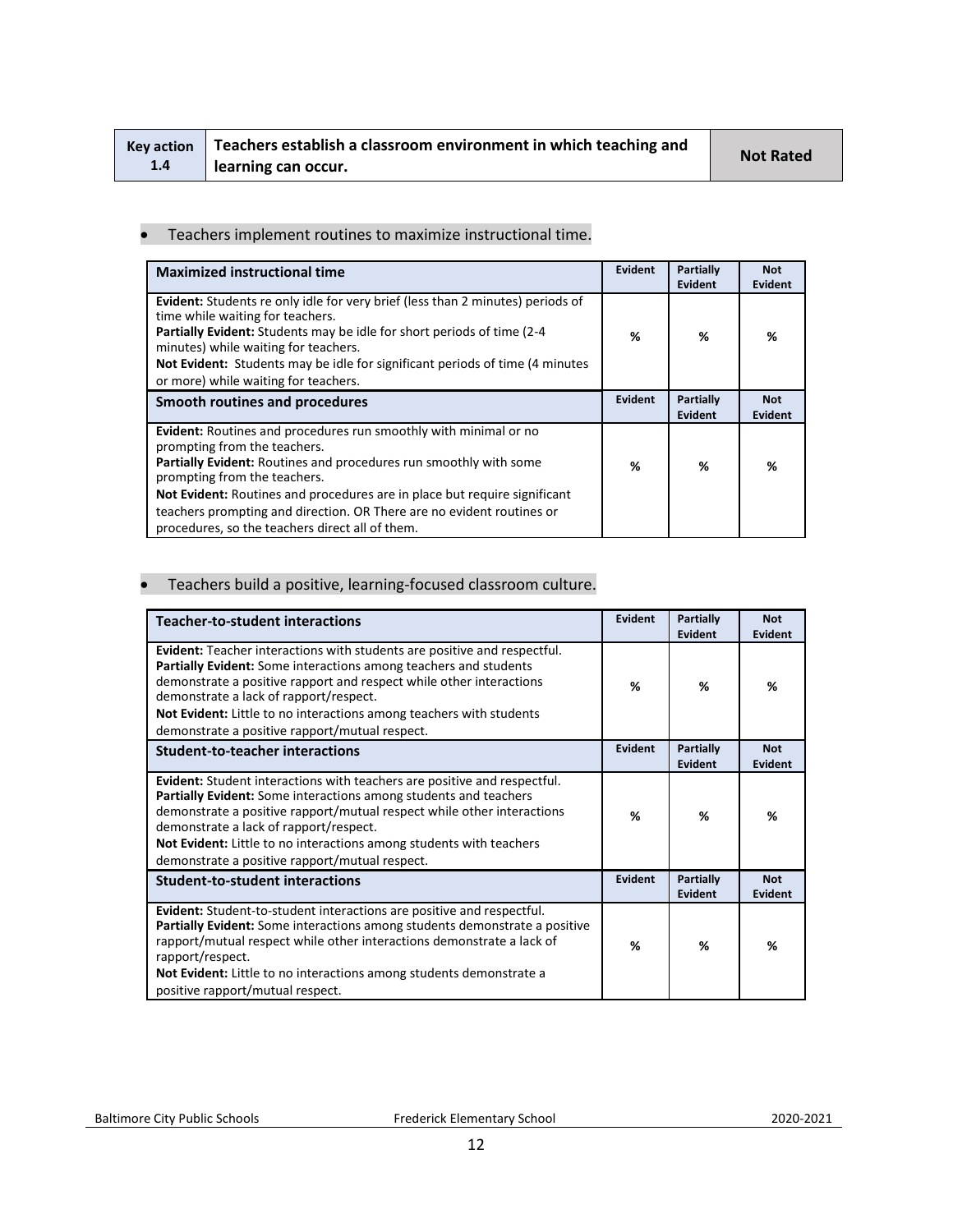• Teachers reinforce positive behavior and redirect off-task or challenging behavior, when needed.

| Reinforce positive behavior                                                                                                                                                                                                                                                                                                                                                                                                                                                                                                                                  | Evident | <b>Partially</b><br>Evident | <b>Not</b><br>Evident        |
|--------------------------------------------------------------------------------------------------------------------------------------------------------------------------------------------------------------------------------------------------------------------------------------------------------------------------------------------------------------------------------------------------------------------------------------------------------------------------------------------------------------------------------------------------------------|---------|-----------------------------|------------------------------|
| <b>Evident:</b> Teachers promote and reinforce positive behavior.<br>Partially Evident: Teachers occasionally acknowledge positive behavior but                                                                                                                                                                                                                                                                                                                                                                                                              |         |                             |                              |
| focus more on negative behavior.<br>Not Evident: Teachers primarily focus on negative behavior.                                                                                                                                                                                                                                                                                                                                                                                                                                                              | %       | %                           | %                            |
| <b>On-task behavior</b>                                                                                                                                                                                                                                                                                                                                                                                                                                                                                                                                      | Evident | <b>Partially</b><br>Evident | <b>Not</b><br><b>Evident</b> |
| <b>Evident:</b> Students are on-task and active participants in classwork and<br>discussions.<br><b>Partially Evident:</b> Some students exhibit frequent off-task behavior in the<br>classroom. AND/OR Most students exhibit occasional off-task behavior in<br>the classroom.<br><b>Not Evident:</b> Students exhibit consistent off-task behavior in the classroom.                                                                                                                                                                                       | %       | %                           | %                            |
| Time impact of redirection/discipline of off-task behavior                                                                                                                                                                                                                                                                                                                                                                                                                                                                                                   | Evident | Partially<br>Evident        | <b>Not</b><br><b>Evident</b> |
| <b>Evident:</b> Teachers address behavioral issues (if any) with minimal interruption<br>to instructional time (less than 2 minutes).<br>Partially Evident: Teachers address behavioral issues with some interruption<br>to instructional time (2-4 minutes).<br>Not Evident: Teachers address behavioral issues in a manner that does not<br>fully solve the issue causing significant interruption to instructional time (4)<br>minutes or more). OR Teachers does not address behavioral issues, allowing<br>student misbehavior to continue or escalate. | %       | ℅                           | %                            |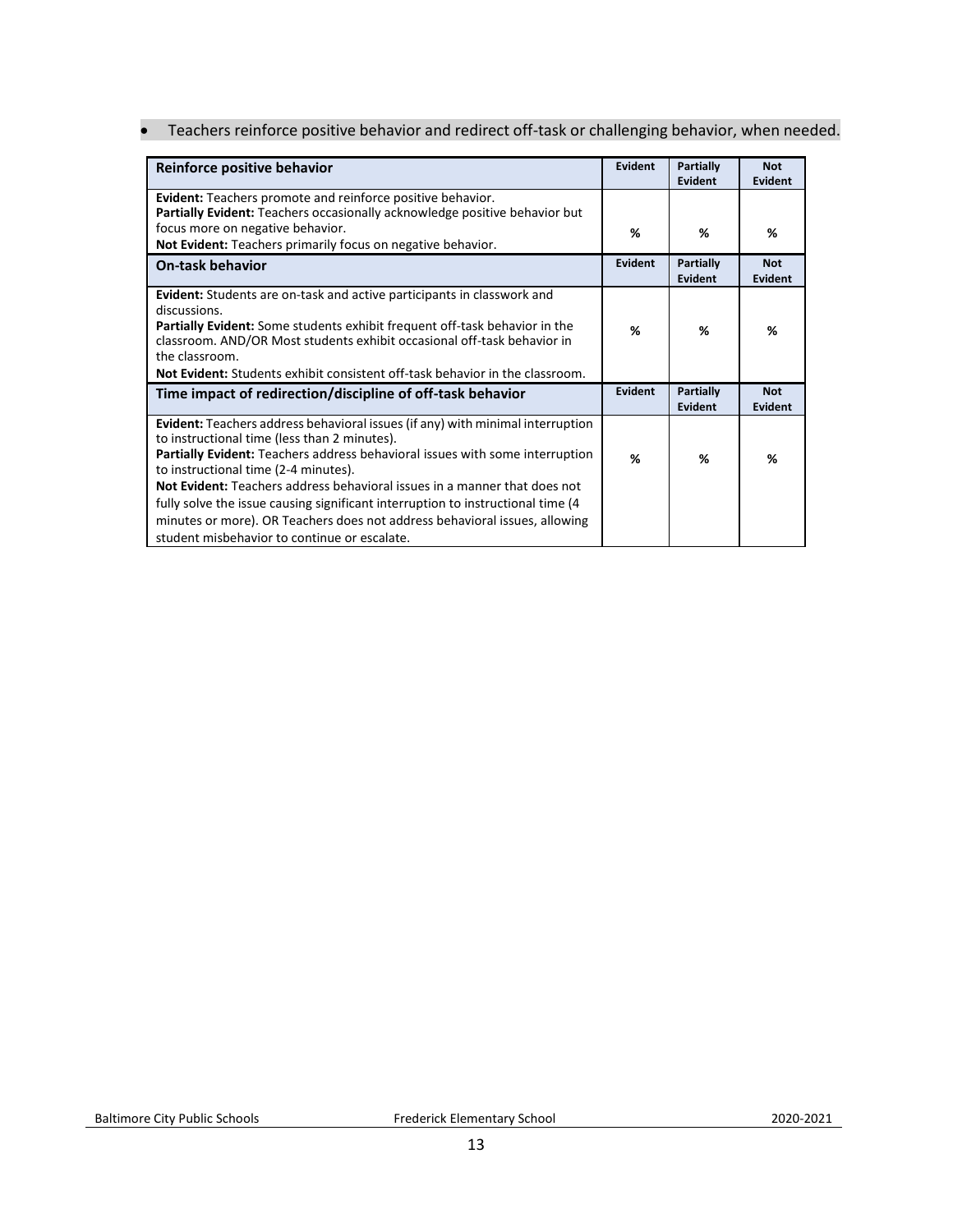## <span id="page-13-0"></span>**Domain 2: Talented People**

| <b>Kev action</b> | The school implements systems to select effective teachers and | <b>Not Rated</b> |
|-------------------|----------------------------------------------------------------|------------------|
| 2.1               | staff whose skills and beliefs meet the needs of the school.   |                  |

- School leadership has implemented organizational structures for selection and/or placement across staffing positions that addresses student well-being and academic performance.
- School leadership recruits' candidates using multiple stakeholders and measures to assess each candidate's qualifications in alignment with school needs.

| <b>Kev action</b> | The school develops teacher and staff capacity through |                         |
|-------------------|--------------------------------------------------------|-------------------------|
| 2.2               | individualized support and professional development.   | <b>Highly Effective</b> |

- School leadership ensures the implementation of a mentoring program, when applicable, to support the development of all new teachers and staff and monitors the program's effectiveness. School leadership and teachers reported that the school has a mentor for the school's early career teachers. School leadership and teachers reported that the mentor meets individually with new teachers or teachers new to the school and focuses on the needs specific to teachers. A review of goal-setting documentation and evaluation feedback confirmed that the mentor is assessing teacher needs and creating action steps to support teachers. School leadership and teachers reported that professional development for new teachers is offered before and after school according to teachers' needs. Specifically, teachers reported session on the CHAMPS (Conversation, Help, Activity, Movement, Participation) behavior management strategy and using Northwest Evaluation Association Measures of Academic Progress (NWEA-MAP) to plan instruction. A review of Restorative Practice professional development documentation confirmed this session just for new teachers. Also, a review of several mentor meeting presentations confirmed meetings with new teachers. Lastly, school leadership and teachers reported that the effectiveness the mentoring program is monitored through check-ins with teachers and informal observations. A review of presentations, teacher surveys and feedback, and professional development agendas confirmed the new teacher meetings.
- School leadership uses multiple methods to provide timely support and interventions to struggling teachers and staff as indicated by data and/or informal or formal observations. School leadership and teachers reported that struggling teachers are identified through informal observations and student data. In addition, school leadership and teachers stated that they can identify areas of struggle during regular check-ins with the principal. A review of staff bulletins and the principal's calendar confirmed opportunities for teachers to check-in with the principal. In terms of support,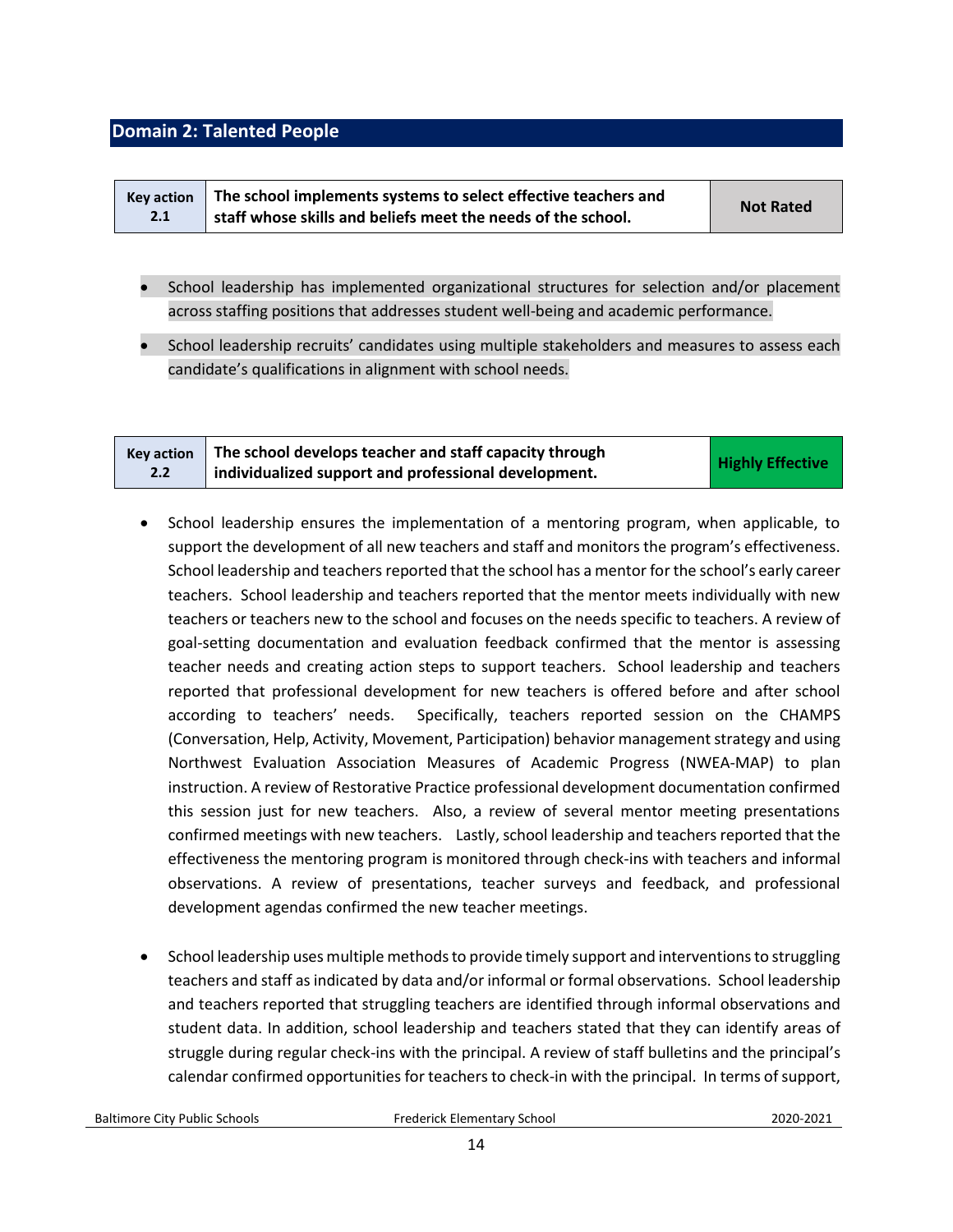school leadership reported that the school offers a variety of supports to teachers through the math, literacy, restorative practice coaches, which teachers confirmed. School leadership and teachers reported that supports for teachers vary based upon need, but may include increased informal observation and feedback cycles, co-planning, professional development, and peer observations. Teachers reported that interventions provided by the coaches have been beneficial in improving classroom management and instruction. School leadership reported that more targeted interventions for teachers may include an informal support plan created by the coach and a formal performance improvement plan if further intervention is warranted, which review of Performance Improvement Plans confirmed. Specifically, one Performance Improvement Plan indicated that following supports would be provided: support from a coach with the implementation of behavior management strategies, a modified instructional plan, peercoaching, increased observation and feedback cycles, and others.

• School leadership engages all staff in differentiated professional development based on identified needs. School leadership reported that the coaches outlined a calendar for professional development in alignment with the School Improvement Grant that has been adapted over time according to school need. Continuing, school leadership reported that topics identified for professional development include implementing the instructional framework through the virtual platform, instructional technology platforms, the Second Step curriculum (for social and emotional learning), the data analysis process, equity, wellness for staff, and school vision. Teachers confirmed the professional development topics but emphasized virtual learning platforms and technology considering the current context and well as data analysis, Second Step curriculum, and an adult development series to cultivate leadership in teachers. A review of presentations and agendas confirmed professional development sessions on instruction in the virtual setting, Direct Instruction, Eureka Math, Second Step, and others. School leadership and teachers reported that topics for professional development are differentiated based on tenure, grade level, and need, which the operator confirmed. For example, a professional development overview indicated various opportunities for professional learning along with the intended audience. Additionally, school leadership and teachers reported that surveys are administered following professional development sessions, which a review of surveys confirmed.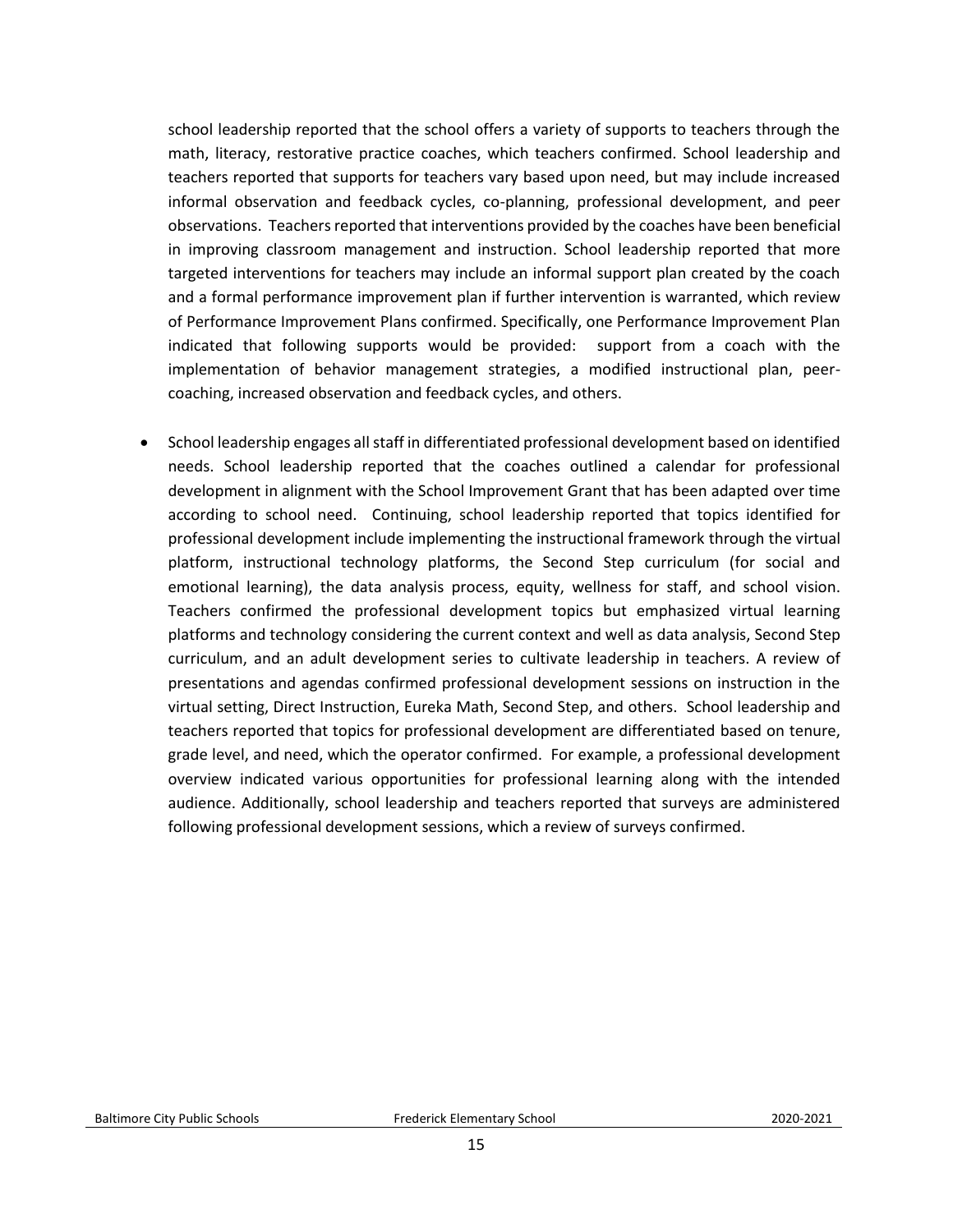# <span id="page-15-0"></span>**Domain 3: Vision and Engagement**

**Key action 3.1 The school has a clear vision and mission that promotes studentcentered, culturally relevant learning that prepares students for future success.** 

**Highly Effective**

- The school community shares a clear understanding of the school's mission and vision, including a clear understanding of initiatives and values, that support high student achievement. The school's 2020-21 staff handbook notes the following Statement of Purpose: "At Frederick Elementary School, we educate and develop future leaders to use wisdom in solving complex problems and leading change, for themselves and their communities". All stakeholders (school leadership, teachers, students, families, board members, operator) confirmed this statement of purpose and the school's emphasis on the three pillars of wisdom, leadership, and community. School leadership, teachers, students, and families reported that the statement of purpose is reinforced through five habits of mind-wisdom, awareness, leadership, fearlessness, and supportiveness, which students affirm through a pledge. In addition, school leadership, teachers, students, and families reported that the mission and vision have been communicated through displays in the school building, on uniforms, and school paraphernalia, and in discussions with and interactions amongst members of the school community. School leadership and teachers reported that social and emotional learning routines such implementation of the Second Step curriculum and restorative practices support the attainment of the mission, which students and families confirmed. Further, school leadership and teachers reported that curriculum programs also support the mission. Lastly, school leadership, teachers, and familiesreported that the school hosts various events empower the school community to exemplify the habits of mind.
- School leadership ensures that the school's programs are culturally relevant and incorporate skills for 21st century success. School leadership and teachers reported that the school's cultural intelligence committee reviews the curriculum to ensure that it is culturally relevant and responsive. A review of staff bulletins and action plans confirmed the work of this committee. School leadership and teachers reported that because of this committee's recommendations, the Grace Abounding curriculum (a collection of African-American Literature, Music, and Art), and teacher-created black history and women's history units were added to the curriculum. A review of these units and lessons confirmed that students learned about notable figures through interdisciplinary lessons that included STEM (Science, Technology, Engineering, Mathematics) components and culminated with students' participation in a "Virtual Living Wax Museum". Students confirmed these lessons. In terms of skills for 21st century success, school leadership, teachers, and families reported that the curriculum programs hone critical thinking and problemsolving skills and provide real-life application. In addition, school leadership, teachers, and families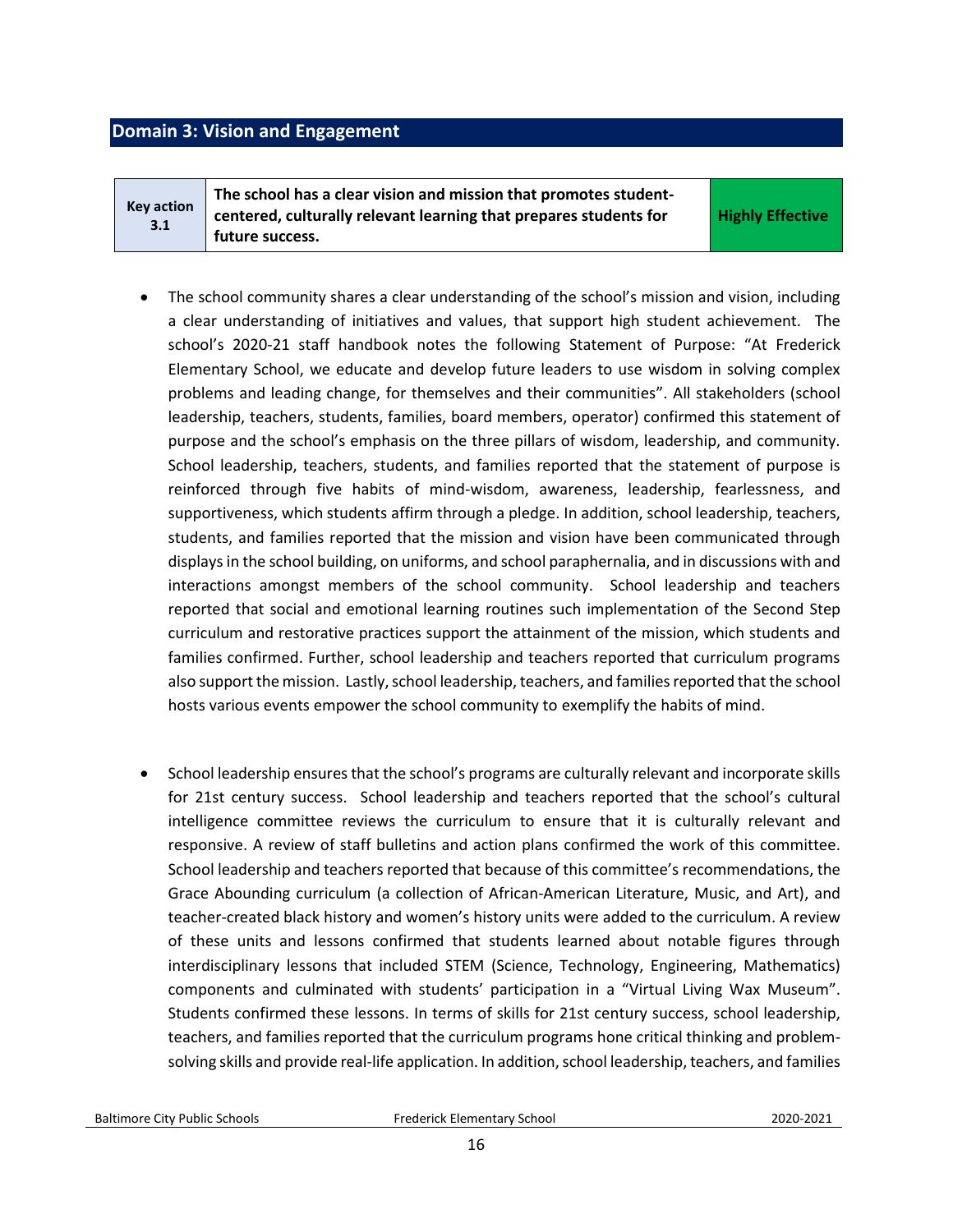reported that students have opportunities to work in groups in the instructional setting as well as to build social competencies through restorative practices. School leadership and teachers also reported that students engage with multiple software programs beyond the virtual learning platform, which families confirmed.

| $\overline{\phantom{a}}$ Key action $\overline{\phantom{a}}$ The school cultivates and sustains open communication and | <b>Effective</b> |
|------------------------------------------------------------------------------------------------------------------------|------------------|
| decision-making opportunities with families and the community.                                                         |                  |

- The school implements systems to build strong relationships with families and garners feedback in order to make schoolwide decisions. School leadership reported that the school has worked successfully to combine two school communities, which the board and operator confirmed. To cultivate a strong sense of community, school leadership and teachers reported that the school maintains open communication with families through its open-door policy, class dojo, emails, letters, text messages, phone calls, and in-person communication. A review of letters and presentations confirmed these methods of communication to families. In addition, the school provides for the physical, academic, and emotional needs of families and students through the food pantry, job skills development, after school programming, technology support, and counseling groups for various issues. School leadership and teachers added that the school incentivizes family participation through give-aways, which a review of documentation confirmed. A flyer also documented a backpack and supply giveaway to students. Moreover, school leadership and teachers reported, and review of flyers confirmed that the school has hosted numerous events for families such as Back to School night, Trunk or Treat, virtual movie nights, and other community building events. For families who are difficult to contact, school leadership and teachers reports that members of the school community conduct home visits, which a home visit tracker confirmed. For families who do not speak English as their primary language, the school communicates through bilingual staff and translated documents. School leadership, teachers, and families reported that the school garners family feedback through surveys, which review of surveys confirmed. Particularly, school leadership, teachers, and families reported that family feedback influenced school reopening procedures and timelines. School leadership and the operator reported that the school is working to re-establish an organized parent group.
- The school builds strong relationships with community stakeholders and leverages resources to meet the needs of students and the school. School leadership, teachers, and families reported that the school community was surveyed to ascertain the needs of stakeholders. As a result, school leadership and teachers reported that the school partners with Bon Secours (community school coordinator), Kaiser Permanente (community health plan, mental health counselor), Maryland Food Bank (food distribution), Roberta's House (grief counseling), Womb works (character development), Amazon (school supplies), Ravens (food giveaway), Southwestern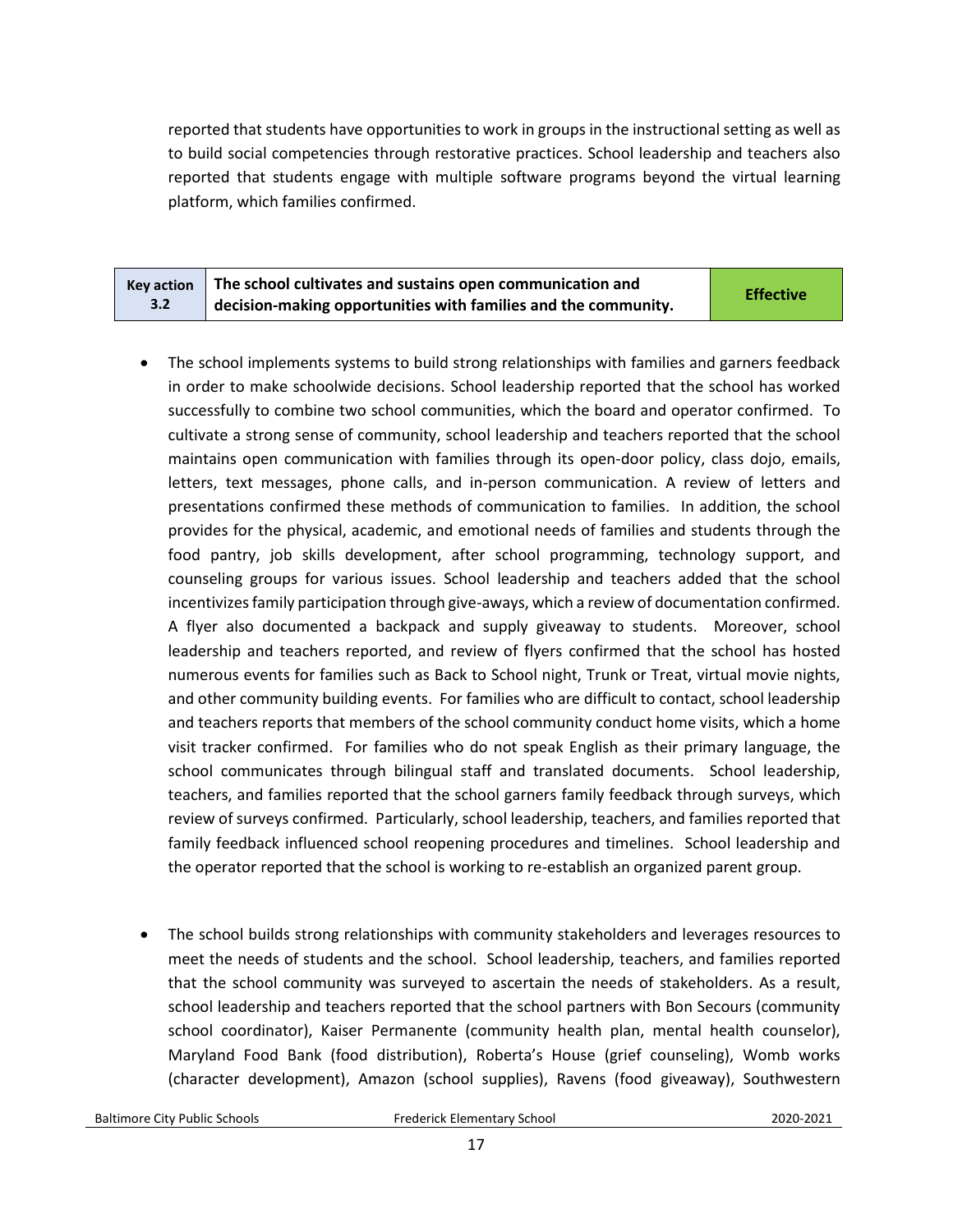alumni (school supplies), and local churches (school supplies). The school's community partner list showed that the school has ten active partners working to support the needs of the school. School leadership reported that regular partnership meetings are held with Bon Secours and Kaiser Permanente.

| <b>Key action</b><br>3.3 | The climate and culture of the school creates a welcoming learning<br>environment that meets the academic, social, and emotional needs<br>of each student. | <b>Not Rated</b> |
|--------------------------|------------------------------------------------------------------------------------------------------------------------------------------------------------|------------------|
|--------------------------|------------------------------------------------------------------------------------------------------------------------------------------------------------|------------------|

- The school implements and monitors school protocols that create an environment where students, staff, and families feel welcome and safe.
- The school develops proactive systems that support individual students' social, emotional, and socioeconomic needs.
- School leadership establishes consistent structures to recognize and celebrate student achievement.
- School leadership establishes consistent structures that demonstrate value and recognition of staff.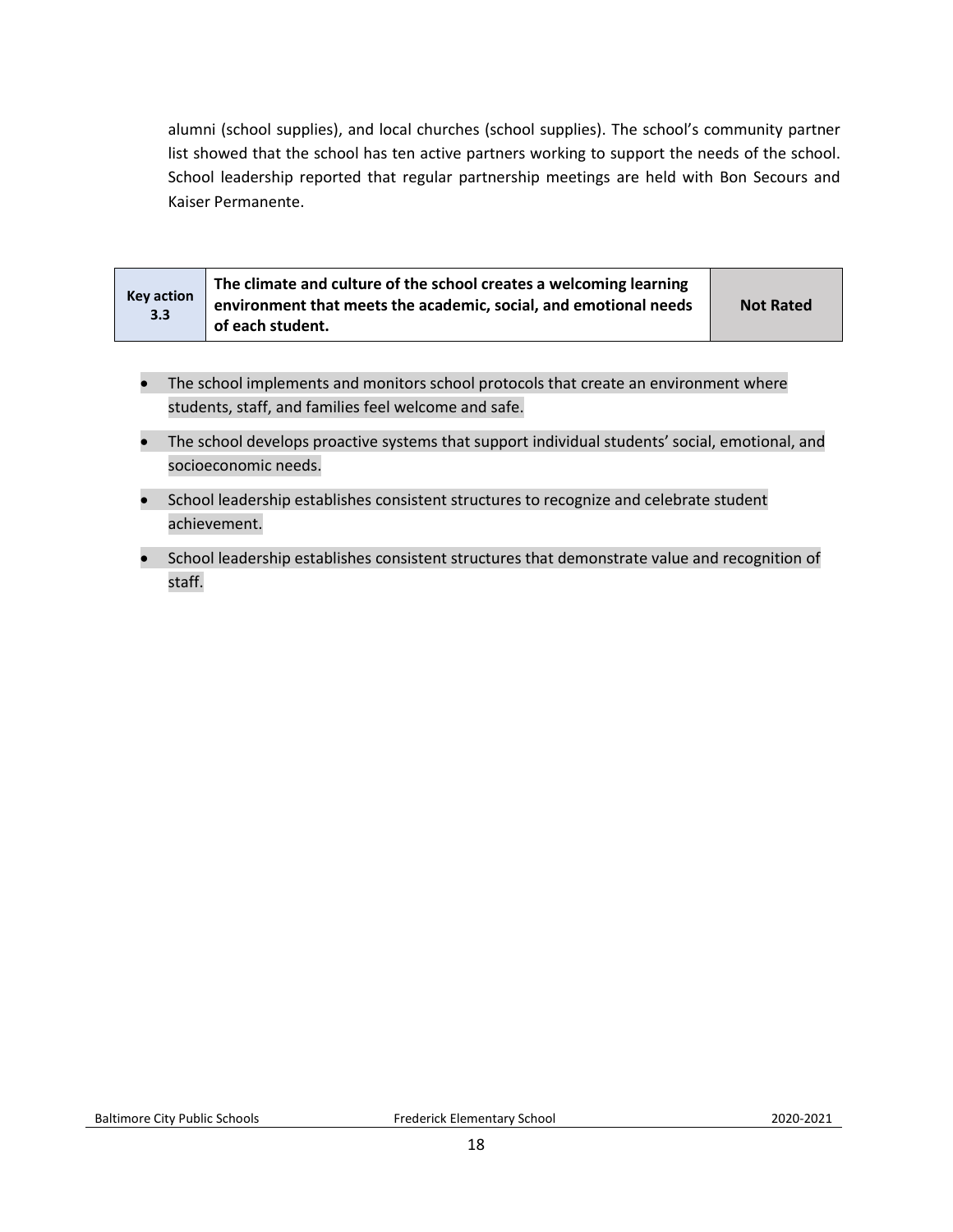## <span id="page-18-0"></span>**Domain 4: Strategic and Professional Management**

|     | $Key action$ The school establishes clear goals for student achievement and | <b>Developing</b> |
|-----|-----------------------------------------------------------------------------|-------------------|
| 4.1 | tracks progress toward goals.                                               |                   |

- School leadership collaborates with teachers to establish and communicate measurable goals for the improvement of student learning and strategies aligned to the goals; however, some teachers were unclear regarding the academic goal. School leadership and teachers reported that the goals and strategies were created in collaboration with Instructional Leadership Team (of which teachers are a part) and have been communicated to teachers during professional development and in staff bulletins. Review of a presentation indicated the following goals: Goal 1: 85 % of students in grades Pre-K thru 5 will participate in all class sessions each week, as measured by student attendance and submission of assignments. Goal 2: Students who participate will retain and be able to apply new and previously learned skills with 85% accuracy as measured by teacher assigned tasks and mastery tests upon return to school. School leadership, and teachers confirmed the attendance goal and noted strategies aligned with the goal such as tracking and monitoring attendance, daily communication with families, home visits, providing instructional materials for students to bridge technological access gaps, and incentives for parents and students. While school leadership and some teachers confirmed the academic goal, some teachers were unable to articulate the goal noted above. Specifically, some teachers reported that academic goal was to progress through a certain number of Direct Instruction reading lessons in a year, and other teachers reported a goal of students attaining 1 to 1.5 years growth. However, school leadership and teachers reported that strategies aligned with the academic goal include curriculum programs, goal setting and data analysis. The governing and board and operator confirmed the goals as previously mentioned.
- School leadership and all staff participate in regular analysis of some school-wide data and instructional practices to monitor progress towards goals, revisiting and adjusting action plans as needed. School leadership and teachers reported that the Attendance, Improvement, and Monitoring (AIM) Committee (which consists of various school staff members) monitors and tracks attendance regularly and provides updates for staff, which a review of documentation confirmed. Teachers reported that they were aware of the school's progress in terms of attendance rates. A review of emails to staff and some staff meeting notes confirmed communication of student attendance updates. Regarding academic data, school leadership and teachers reported that staff looked at NWEA data from at the beginning of the year to determine if students progressed from the previous year, which review of documentation confirmed. Continuing, school leadership and teachers reported that formative data is collected in the Lesson Progress Charts and analyzed weekly in grade level team meetings, which collaborative planning agendas confirmed. Moreover, school leadership and teachers indicated that each quarter, all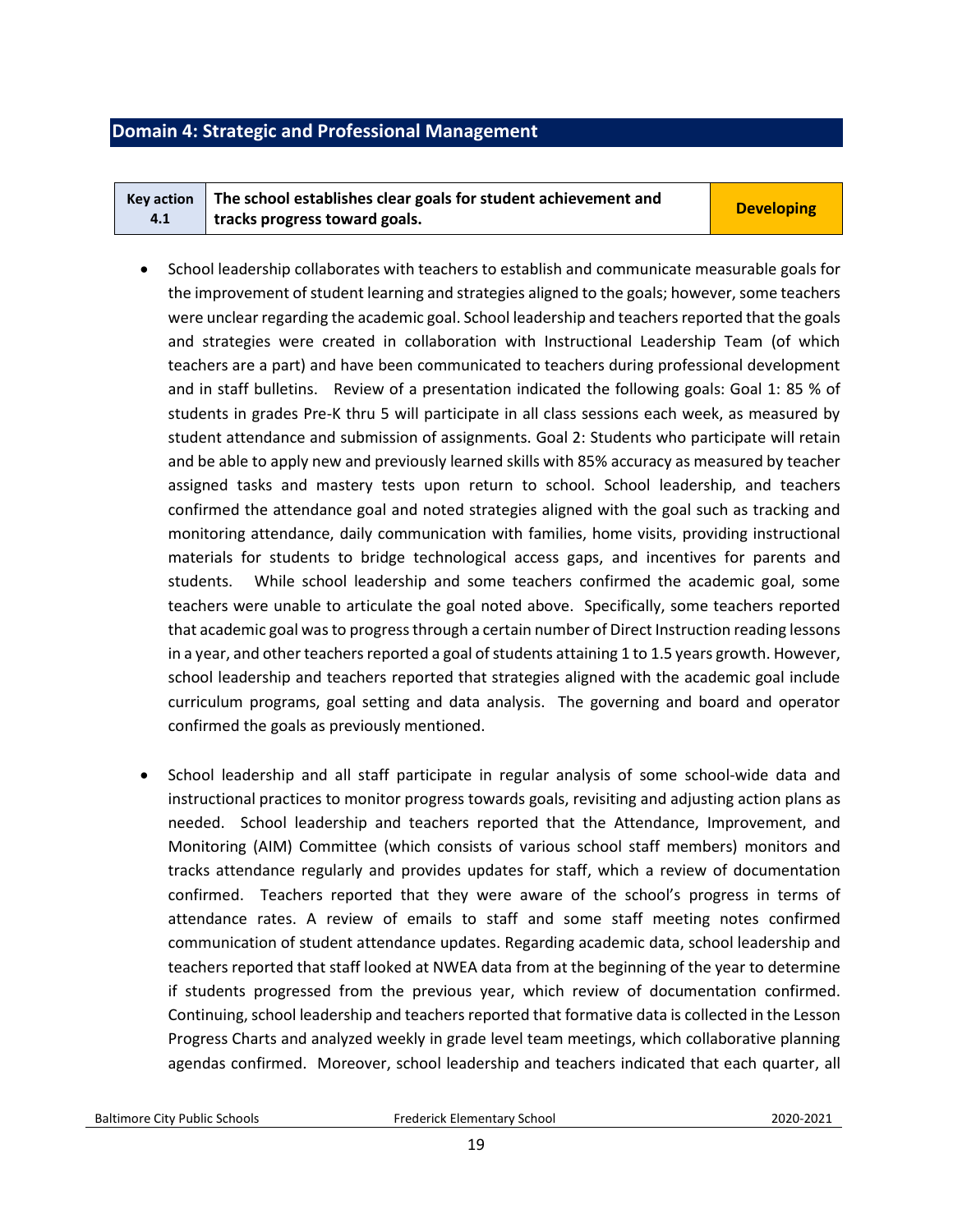teachers make data presentations to school leadership, other teachers (from their grade band and resource teachers,) and the operator in alignment with their quarterly goals, which the previously mentioned documentation confirmed. Though teachers reported knowing the progress of their individual students, they were unaware of progress made toward the schoolwide academic goal.

| <b>Key action</b><br>4.2 | School leadership allocates and deploys the resources of time,<br>human capital, and funding to address the priority growth goals for | <b>Highly Effective</b> |
|--------------------------|---------------------------------------------------------------------------------------------------------------------------------------|-------------------------|
|                          | student achievement.                                                                                                                  |                         |

- Budget distributions and resource allocations are aligned to school goals and priorities that support equitable learning environments. School leadership reported that the school's budget is bolstered by grants and these grants have provided significant resources for the school, which the board, operator, and review of grants confirmed. Specifically, school leadership, and students reported that the school acquired devices and hotspots for each student, a new social and emotional learning curriculum with training for teachers, access to instructional platforms, in additional to instructional supplies such as texts and manipulatives. A review of staff bulletins noted student device and teacher supply distribution. Additionally, school leadership and teachers reported that the budget supports positions such as three instructional coaches, a director of restorative practices, and a climate team. Families were able to confirm all the previously mentioned instructional materials and staff positions and added that the school has a staff member dedicated to providing technology support to students and families. In terms of the budget addressing inequities, school leadership and teachers reported that all students are provided access to the same supports as needed; however, the school partners with organizations to address some inequities within the community (i.e. food distribution, mental health, etc). Finally, school leadership, teachers, and families reported that the school hosted meetings for students and to get updates and provide feedback on the budget.
- School leadership leverages staff in key roles in support of school-wide goals. School leadership and teachers reported that teacher leaders are asked to serve in various capacities within the school community based on instructional acumen, leadership capabilities, and interpersonal skills. In addition, school leadership and teachers reported that teacher leaders participate on the Instructional Leadership Team. A review of a Leadership Memo to teacher leaders confirmed the expectations. Particularly, the memo noted that teacher leaders are to serve on the Instructional Leadership Team, serve on one committee, support teachers through the Student Support Teams process, exemplify the school's pillars of wisdom, leadership, and community, and more. Additionally, school leadership and teachers reported that all teachers serve on committees in the school such AIM, sunshine, hospitality, and union conference committee. A review of a staff bulletin confirmed the committees and committee assignments. Moreover, a review of agendas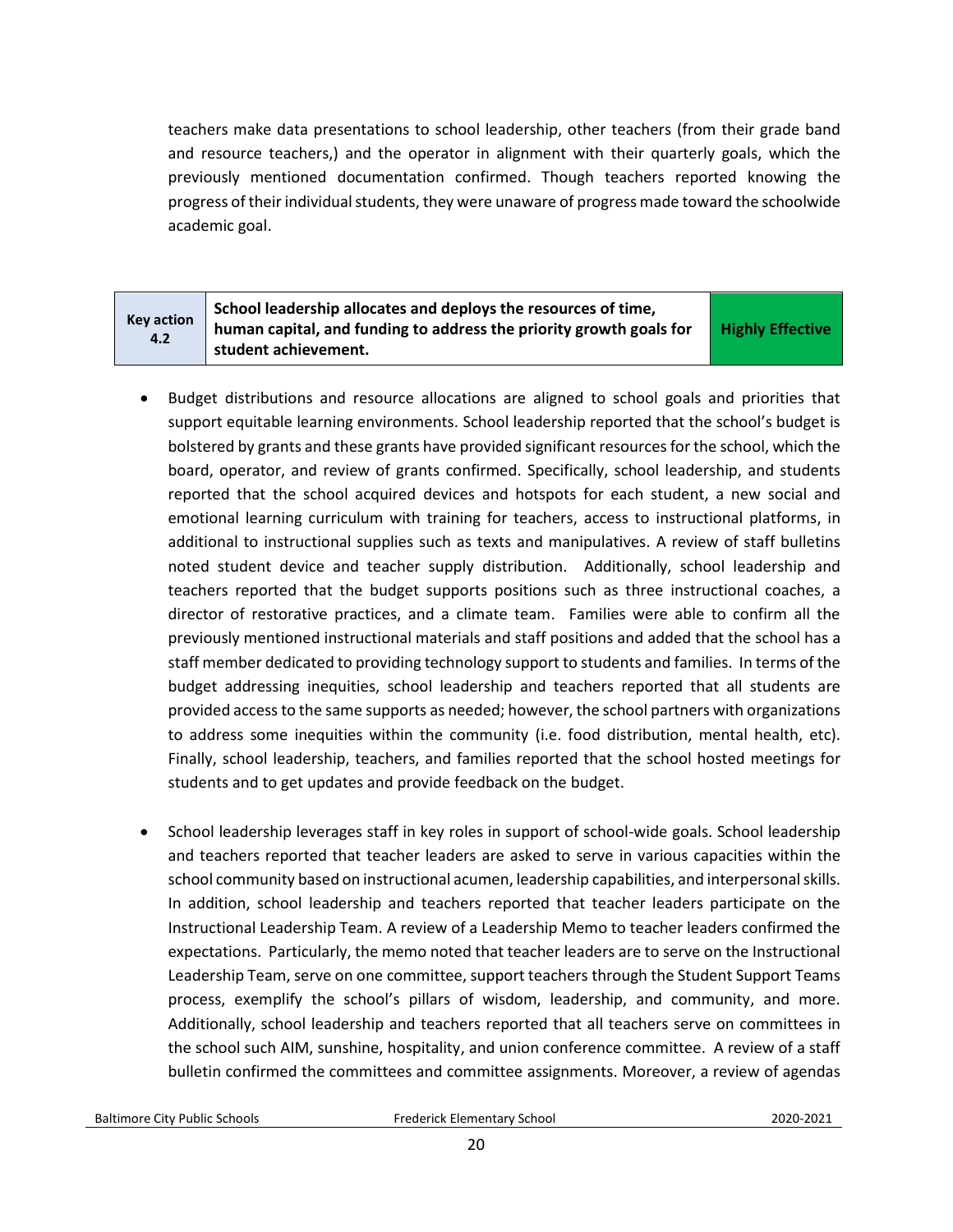confirmed the work of these committees. School leadership reported that oversight of these assignments is maintained through conversations, attendance, and tracking documentation, which a review of documentation confirmed.

• School leadership leverages common staff time to focus on professional learning and collaboration in support of student achievement. School leadership reported, and teachers confirmed that teachers collaborate during half-day professional development sessions. Review of half- day professional development agendas confirmed opportunities for professional learning (I-station, Eureka Math, Culturally Relevant ELA/SS curriculum, etc.) and additional collaborative meeting time. School leadership and teachers reported that teachers have three collaborative planning sessions per week for literacy, math, and social and emotional learning. School leadership and teachers reported that collaborative planning sessions consist of professional development based on teacher need, lesson planning, and data analysis. A review of collaborative planning agendas, notes, and presentations confirmed the math and literacy meetings. Specifically, notes for the math and literacy collaborative planning agendas showed that teachers discussed planning lessons, reviewed class and individual student data from lesson progress charts and assessments, and pacing. Additionally, sign-in sheets confirmed the social and emotional learning collaborative planning meetings.

| <b>Key action</b> | School's board of trustees (or operator) provides competent | <b>Highly Effective</b> |
|-------------------|-------------------------------------------------------------|-------------------------|
| 4.3               | stewardship and oversight of the school.                    |                         |

• The governing board and operator maintain essential knowledge of the school and provide oversight of the academic program. School leadership, board members, and operator reported that oversight of the school's academic program is maintained through frequent and regular check-ins with school leadership, the operator's participation in Data, School Leadership Team, and Instructional Leadership Team meetings, as well as quarterly board meetings. A review of Instructional Leadership and School Leadership Team meeting agendas and notes confirmed the operators' participation in these meetings. Specifically, the board and operator reported that the operator presents school reports which include academic and climate data in addition to other pertinent information, which board meeting noted confirmed. A review of board meeting agendas and notes highlighted topics such as student engagement, Reading Mastery Curriculum to maintain student proficiency, staff wellness, social justice, NWEA data, enrollment, finance, renewal and others. School leadership reported that the initial schoolwide goals were created by the operator as part of the School Improvement Grant application before the current school leadership administration but have been updated each year in collaboration with the operator and shared with the board. A review of an email confirmed the sharing of the goals with the board. To that end, the operator and board were aware of the school's goals and the school's current progress towards the goals. Specifically, the operator and board noted challenges in terms of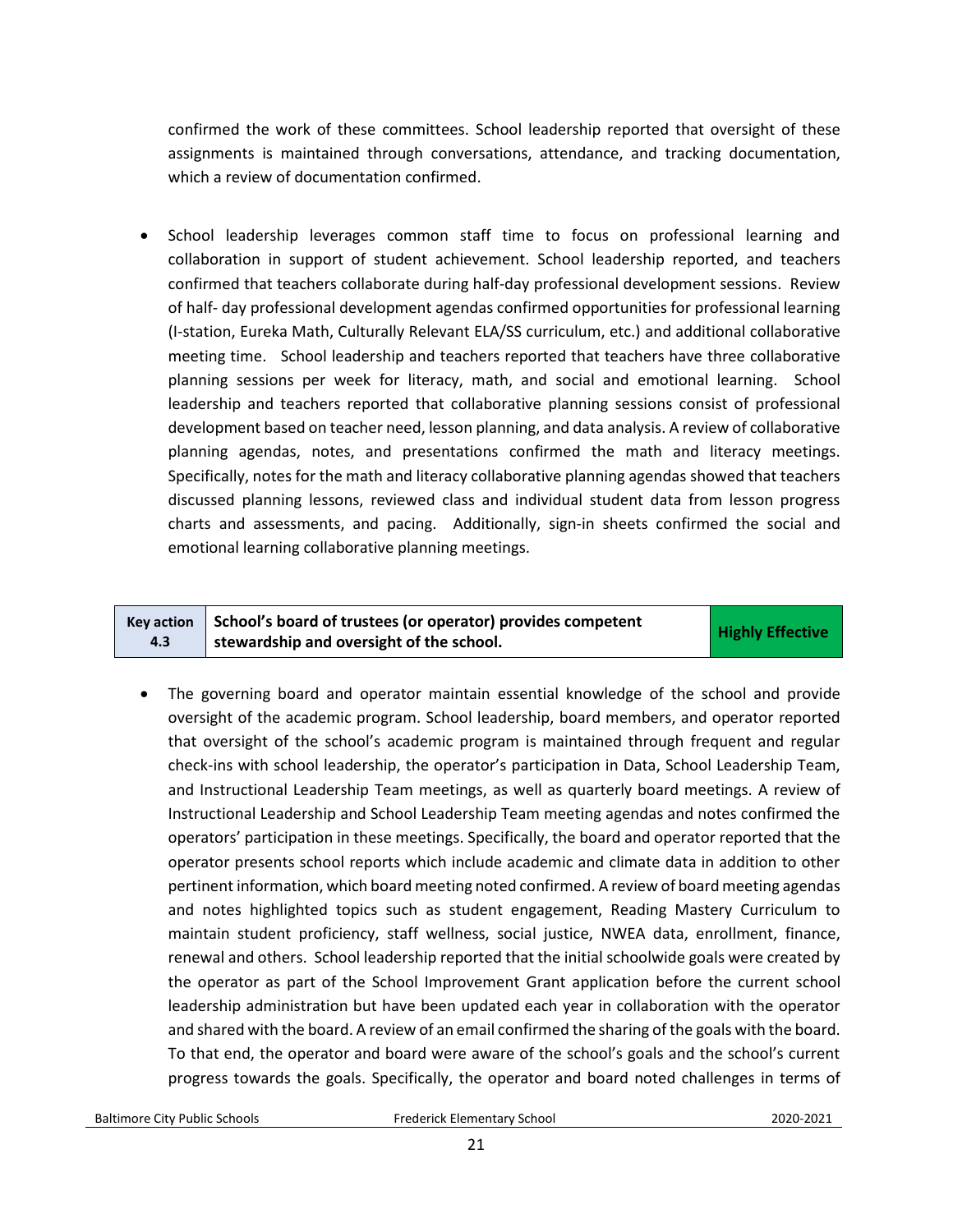student engagement in alignment with the attendance goal. A review of an education committee agenda noted discussions regarding learning loss due to low student engagement. The board reported that it supports the school in its endeavor to become an academic success, maintain a supportive climate, and remain fiscally solvent. School leadership, board, and operator reported that the contract is monitored through the review of data and ongoing monitoring of data aligned with goals as outlined in the contract.

- The governing board and operator provide financial oversight by monitoring the school's financial records and ensuring that the school remains fiscally viable. School leadership, the board, and operator reported that oversight of the school's financial resources is maintained through monthly monitoring of expenditures and quarterly report-outs during board meetings. Continuing, school leadership, the board, and operator reported that the school is fiscally sound and is slated to have a surplus at the end of the fiscal year. In terms of oversight and monitoring of the budget, school leadership, the operator, and board reported that the school's budget is reviewed prior to the academic year and tracked throughout the year to monitor resource allocations and expenditures. A review of the *Summary of Annual Budget and Financial Process* noted the process and timelines for the budget-monitoring process. Also, review of the school's financial tracker confirmed oversight of the budget. School leadership, the board, and operator reported that the school has received several grants that have strengthened the school's financial position. As previously noted, board meeting agendas and notes showed discussions regarding grants and fiscal matters. In addition, school leadership reported that the operator has funded specific portions of school events and secured hotspots through a partnership with T-Mobile. A review of the operating organization's audit indicated "In our opinion, the financial statements referred to above present fairly, in all material respects…"
- The governing board and operator maintain effective governance practices to ensure organizational viability, including the systemic selection and oversight of the school leader. School leadership, the board, and operator reported that the board, which meets quarterly has four subcommittees (finance, education, fundraising and marketing, and nominating) to support decision-making processes, which committee agendas confirmed. School leadership, the board, and the operator reported that the board does have a strategic plan, which a review of the plan confirmed. Specifically, a review of the strategic plan noted objectives for each school in the operating organization's network. In terms of board member recruitment, school leadership, board members, and the operator reported that the board recruits to maintain a knowledgeable and qualified board. School leadership and the operator reported that the current school leaders was recruited during a principal search. Continuing, school leadership and the operator reported that the principal is evaluated by the operator, which the board confirmed. Additionally, school leadership, the board, and operator reported that the executive director of the operating organization is evaluated by the board. Finally, principal and executive director evaluations confirmed these processes.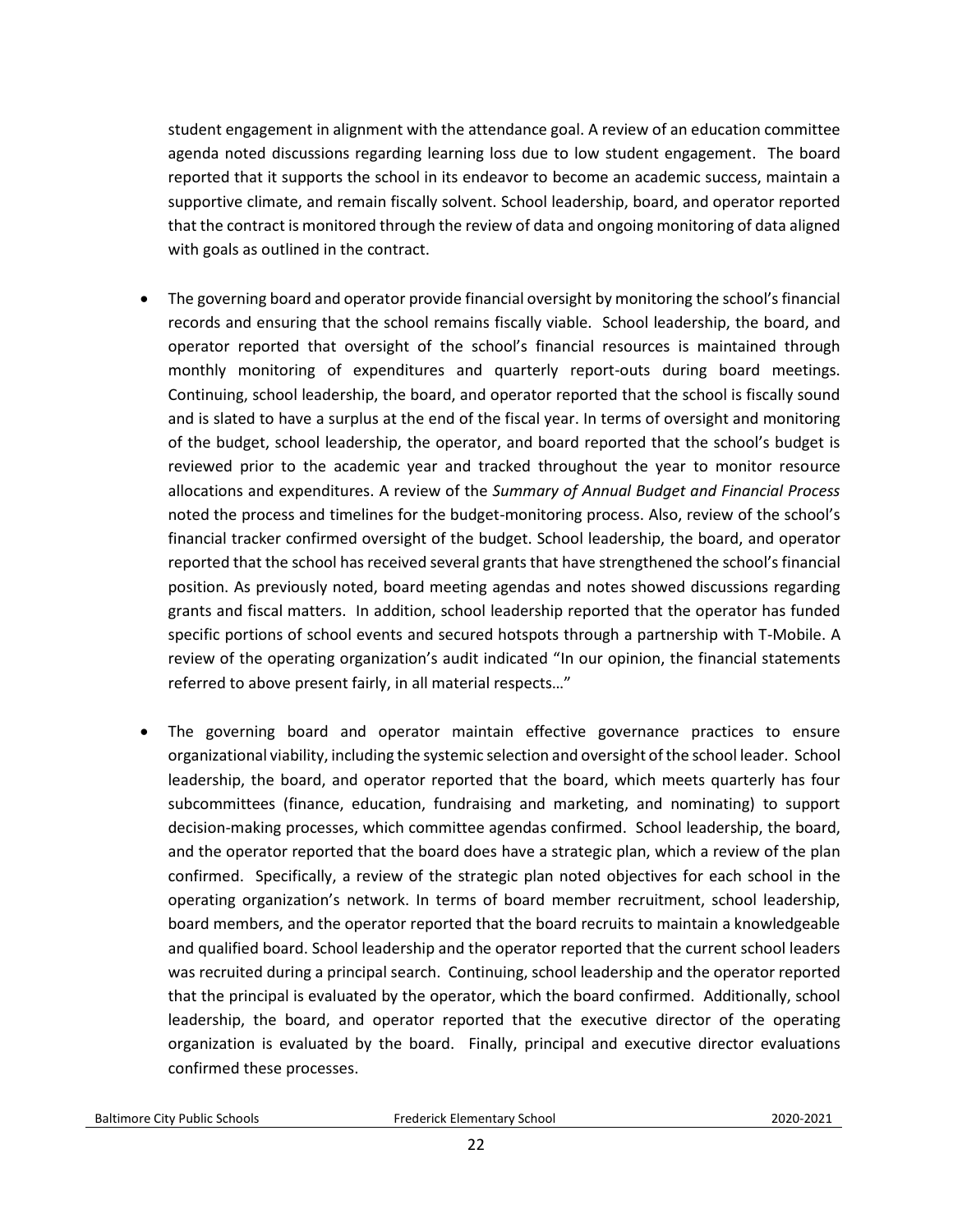# <span id="page-22-0"></span>APPENDIX A: SCHOOL REPORT COMMENTS

## **Domain 1: Highly Effective Instruction**

None

**Domain 2: Talented People**

None

**Domain 3: Vision and Engagement**

None

#### **Domain 4: Strategic and Professional Management**

None